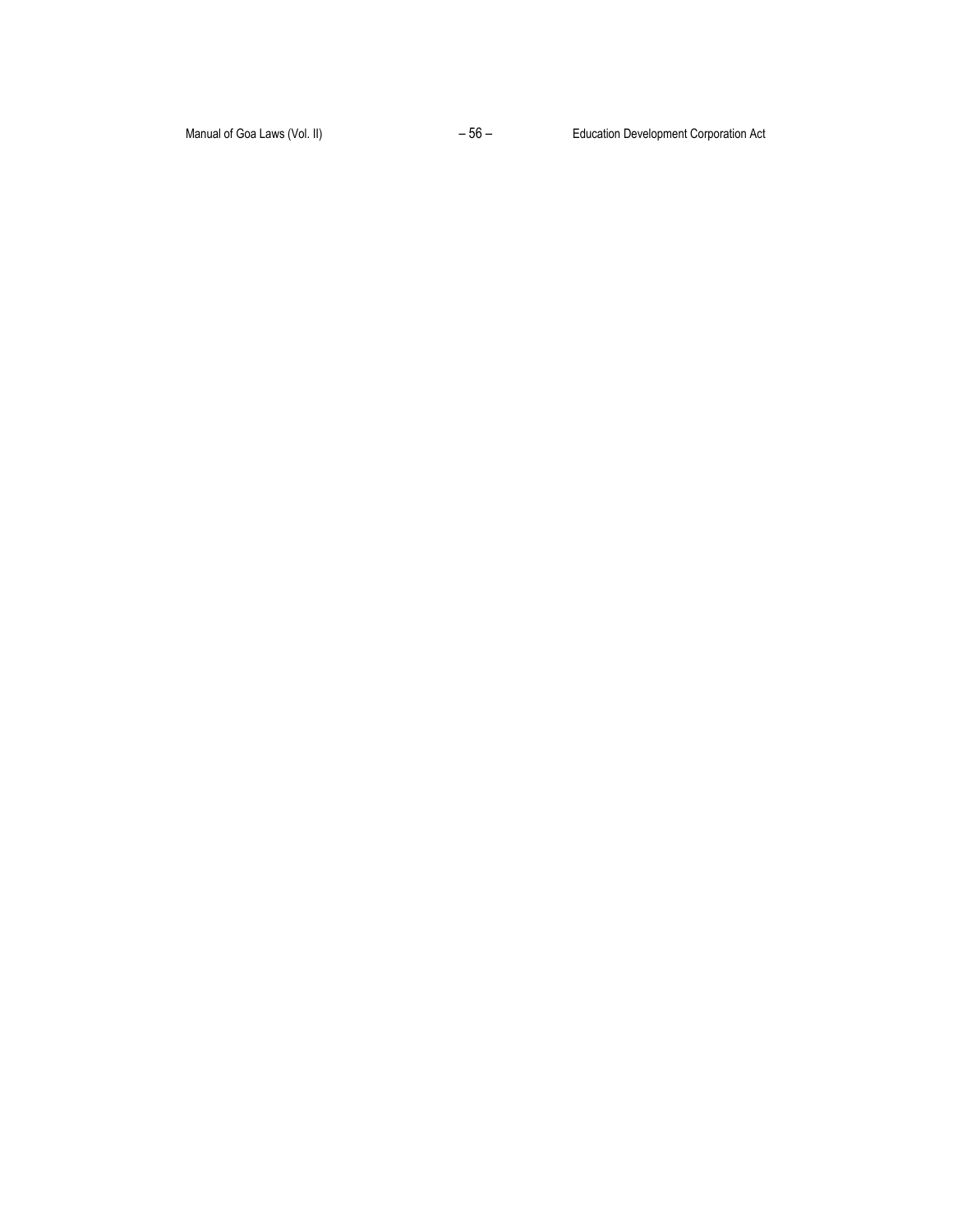# **The Goa Education Development Corporation Act, 2003**

- **1. The Goa Education Development Corporation Act, 2003 (Act No. 22 of 2003) [18-11-2003]** published in Official Gazette, Series I No. 34 (Extraordinary No. 2) dated 24-11-2003 and came into force w.e.f.  $27<sup>th</sup>$  August, 2003.
- **2. The Goa Education Development Corporation (Amendment) Act, 2004 (Act No. 11 of 2004) [7-4-2004]** published in Official Gazette, Series I No. 2 (Extraordinary No. 2) dated 14-4-2004 and came into force at once.

| 1              | Short title, extent and commencement                     | 32 | Po             |
|----------------|----------------------------------------------------------|----|----------------|
| $\overline{2}$ | <b>Definitions</b>                                       | 33 | Pel            |
| 3              | <b>Establishment and incorporation</b>                   |    | bui            |
| 4              | <b>Constitution</b>                                      | 34 | Po             |
| 5              | Disqualification for being director                      | 35 | Po             |
| 6              | Terms of Office and conditions of service of<br>director | 36 | Of<br>wit      |
| 7              | <b>Meetings of Corporation</b>                           | 37 | Ov             |
| 8              | <b>Cessation of being director</b>                       |    | dir            |
| 9              | Vacancies how to be filled                               | 38 | De             |
| 10             | <b>Temporary absence of directors</b>                    | 39 | Re             |
| 11             | Proceeding presumed to be good and valid                 |    | as:            |
| 12             | <b>Officers and servants of the Corporation</b>          | 40 | Ser            |
| 13             | <b>Functions</b>                                         | 41 | Pu             |
| 14             | <b>General powers of the Corporation</b>                 | 42 | N <sub>0</sub> |
| 15             | Authentication of orders and documents of                | 43 | Fu             |
|                | Corporation                                              | 44 | Wi             |
| 16             | <b>Directions by the State Government</b>                |    | the            |
| 17             | <b>Application of Corporation's assets</b>               | 45 | De             |
| 18             | <b>Corporation's fund</b>                                | 46 | Dis            |
| 19             | Grants, subventions, loans and advances                  | 47 | Au             |
|                | and capital contribution to the Corporation              | 48 | Co             |
| 20             | Power of the Corporation to borrow                       | 49 | Of             |
| 21             | <b>Deposits</b>                                          | 50 | Pel            |
| 22             | <b>Reserve and other funds</b>                           | 51 |                |
| 23             | <b>Expenditure from funds</b>                            |    | Po             |
| 24             | <b>Budget and programme of work</b>                      | 52 | Po             |
| 25             | <b>Accounts and audit</b>                                | 53 | Pro            |
| 26             | Concurrent and special audit of accounts                 | 54 | N <sub>0</sub> |
| 27             | <b>Acquisition of land for the Corporation to</b>        |    | the<br>ser     |
|                | be a public purpose                                      |    | exe            |
| 28             | Disposal of land by the Corporation                      | 55 | Di             |
| 29             | <b>Government lands</b>                                  |    | to             |
| 30             | Powers of Corporation in case of certain                 | 56 | Po             |
|                | defaults by owner of land in educational                 | 57 | Ac             |
|                | area                                                     | 58 | Re             |
| 31             | Order of demolition of building                          |    |                |

### **Arrangement of Sections**

| 32 | Power to stop building operations               |
|----|-------------------------------------------------|
| 33 | Penalty for construction or use of land and     |
|    | buildings contrary to terms of holding          |
| 34 | Power to lay pipe lines, etc.                   |
| 35 | Powers of entry                                 |
| 36 | Officers of the Corporation may be vested       |
|    | with other powers                               |
| 37 | <b>Overriding powers of Government to issue</b> |
|    | directions to local authorities                 |
| 38 | <b>Declaration as educational area</b>          |
| 39 | Recovery of sums due to the Corporation         |
|    | as arrears of land revenue                      |
| 40 | Service of notices, etc.                        |
| 41 | Public notices how to be made known             |
| 42 | Notices, etc. to fix reasonable time            |
| 43 | Furnishing of returns etc.                      |
| 44 | Withdrawal of area or estate or part            |
|    | thereof                                         |
| 45 | Default in performance of duty                  |
| 46 | <b>Dissolution of Corporation</b>               |
| 47 | <b>Authority for prosecution</b>                |
| 48 | <b>Composition of offences by Corporation</b>   |
| 49 | Offence by companies                            |
| 50 | <b>Penalty for obstruction</b>                  |
| 51 | Power to make rules                             |
| 52 | Power to make regulations                       |
| 53 | Protection of action taken in good faith        |
| 54 | Notice of suit and limitation of suits against  |
|    | the Corporation, Committees, Officers and       |
|    | servants for acts done in pursuance of          |
|    | execution of this Act                           |
| 55 | Directors, officers and staff of Corporation    |
|    | to be public servants                           |
| 56 | Power to remove doubts and difficulties         |
| 57 | Act to have overriding effect                   |
| 58 | <b>Repeal and Saving</b>                        |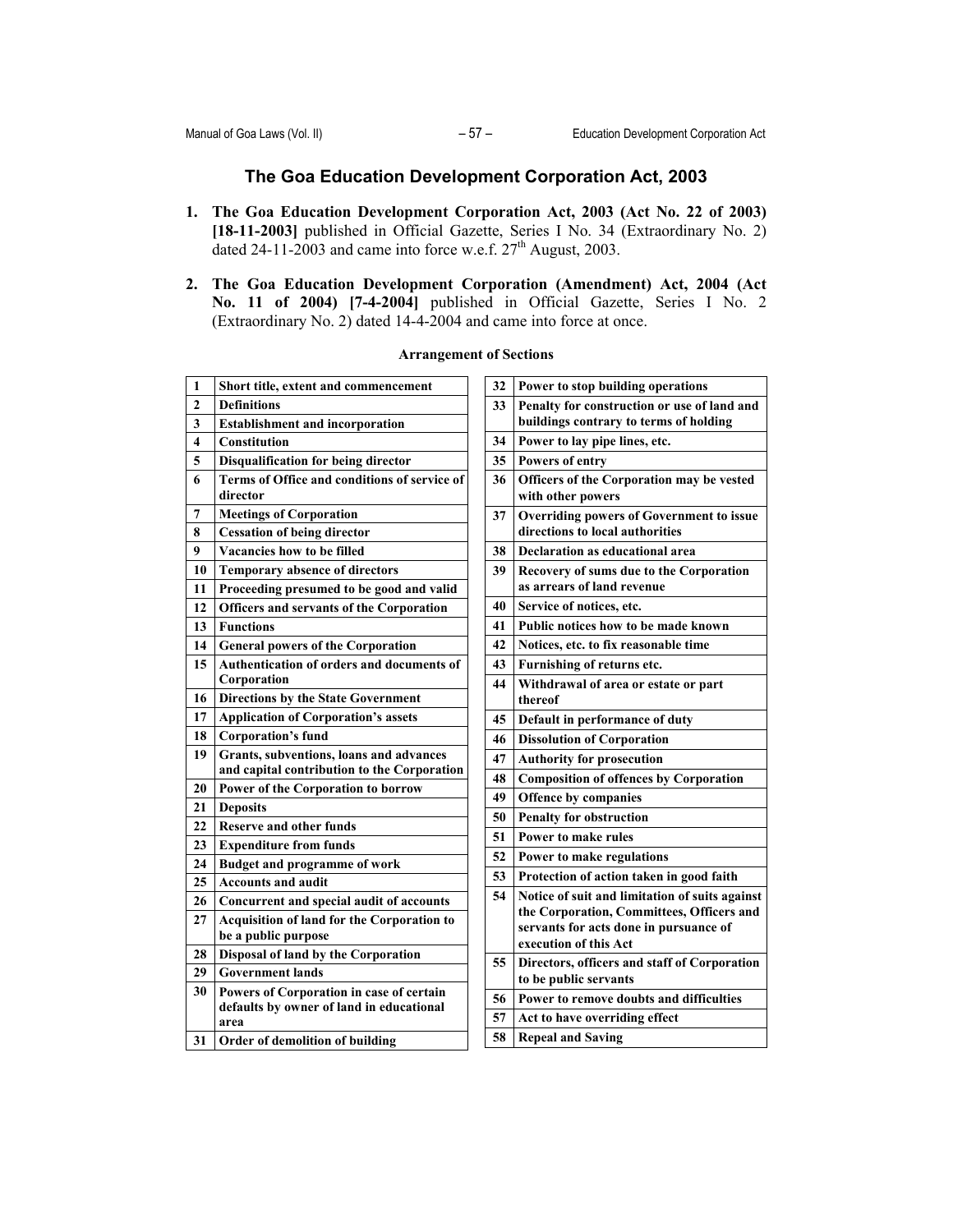#### **GOVERNMENT OF GOA**

### **Department of Law & Judiciary**

### Legal Affairs Division  $\mathcal{L}_\mathcal{L}$

#### **Notification**

#### 7/24/2003-LA

The Goa Education Development Corporation Act, 2003 (Goa Act 22 of 2003), which has been passed by the Legislative Assembly of Goa on 1-10-2003 and assented to by the Governor of Goa on 18-11-2003, is hereby published for general information of the public.

*S. G. Marathe*, Under Secretary (Drafting).

Panaji, 24th November, 2003.

## **The Goa Education Development Corporation Act, 2003**

(Goa Act 22 of 2003) [18-11-2003]

AN

#### ACT

*to make special provision for securing the establishment and orderly development of educational institutions, services and facilities in the State of Goa, in particular in the educational areas and educational estates, and to assist generally in the organisation thereof, and for that purpose to establish an Education Development Corporation, and for purposes connected with the matters aforesaid.* 

BE it enacted by the Legislative Assembly of Goa in the Fifty-fourth Year of the Republic of India as follows:—

### CHAPTER I

### **Preliminary**

**1. Short title, extent and commencement.—** (1) This Act may be called the Goa Education Development Corporation Act, 2003.

(2) It extends to the whole of the State of Goa.

(3) It shall be deemed to have come into force with effect from  $27<sup>th</sup>$  August, 2003.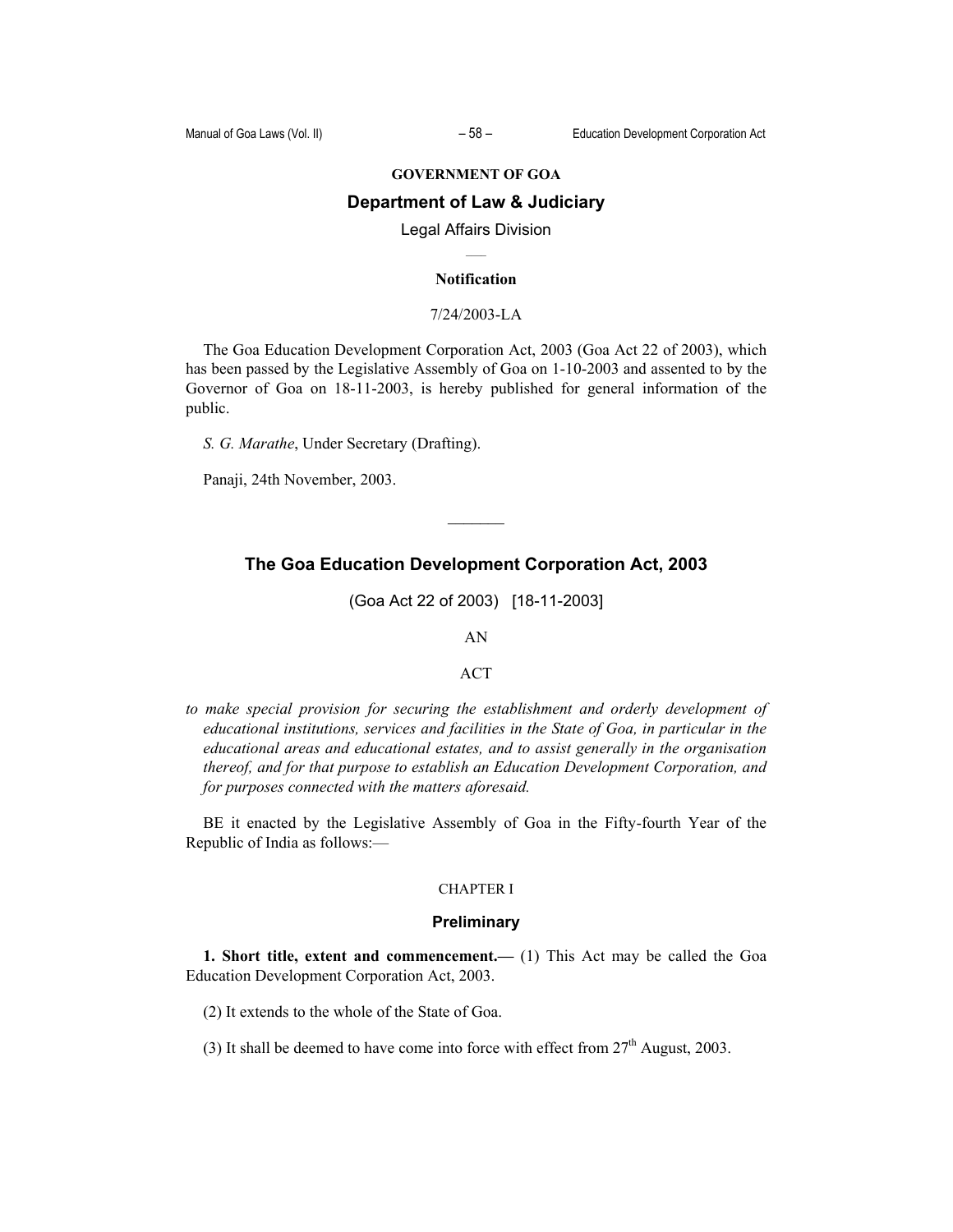**2. Definitions.—** In this Act, unless the context otherwise requires,—

(a) "amenity" includes road, supply of water or electricity, connectivity, street lighting, drainage, sewerage, conservancy and such other convenience as the State Government may, by notification in the Official Gazette, specify to be an amenity for the purposes of this Act;

(b) "building" means any structure or erection, or a part of a structure or erection, which is intended to be used for residential, educational, commercial or other purposes, whether in actual use or not;

(c) "Collector" means the Collector of a district, and includes any Officer specially appointed by the State Government to perform the functions of a Collector under this Act;

(d) "Corporation" means the Goa Education Development Corporation established under section 3;

(e) "development" with its grammatical variations, means the carrying out of building, engineering, quarrying or other operations in, on, over, or under land, or the making of any material change in any building or land, and includes re-development, and "to develop" shall be construed accordingly;

(f) "engineering operations" include the formation or laying out of means of access to a road or the laying out of means of water supply;

(g) "educational area" means any area declared to be an educational area by the State Government by notification in the Official Gazette, which is to be developed and where educational institutions are to be accommodated;

(h) "educational estate" means any site selected by the State Government where the Corporation develops plots of land and/or builds buildings and makes them available for any educational institutions;

(i) "educational facility" means any establishment utilized for the purpose of education and includes Colleges, Institutions, industrial establishment, production and tool room, testing labs, research labs, manufacturing units, etc. (or such like);

(j) "educational service" means any service which is directly/indirectly undertaken partly/entirely for the purpose of education and includes teaching and learning (formal/ /informal), research activity, apprenticeship training, training workshop, seminars, conferences testing, etc.

(k) "means of access" includes a road, wharf or any means of access, whether private or public, for vehicles or boats or for foot passengers;

(1) "premises" means any land or building or part of a building and includes—

(i) the garden, grounds and out-houses, if any, appertaining to such building or part of a building; and

(ii) any fittings affixed to such building or part of a building for the more beneficial enjoyment thereof;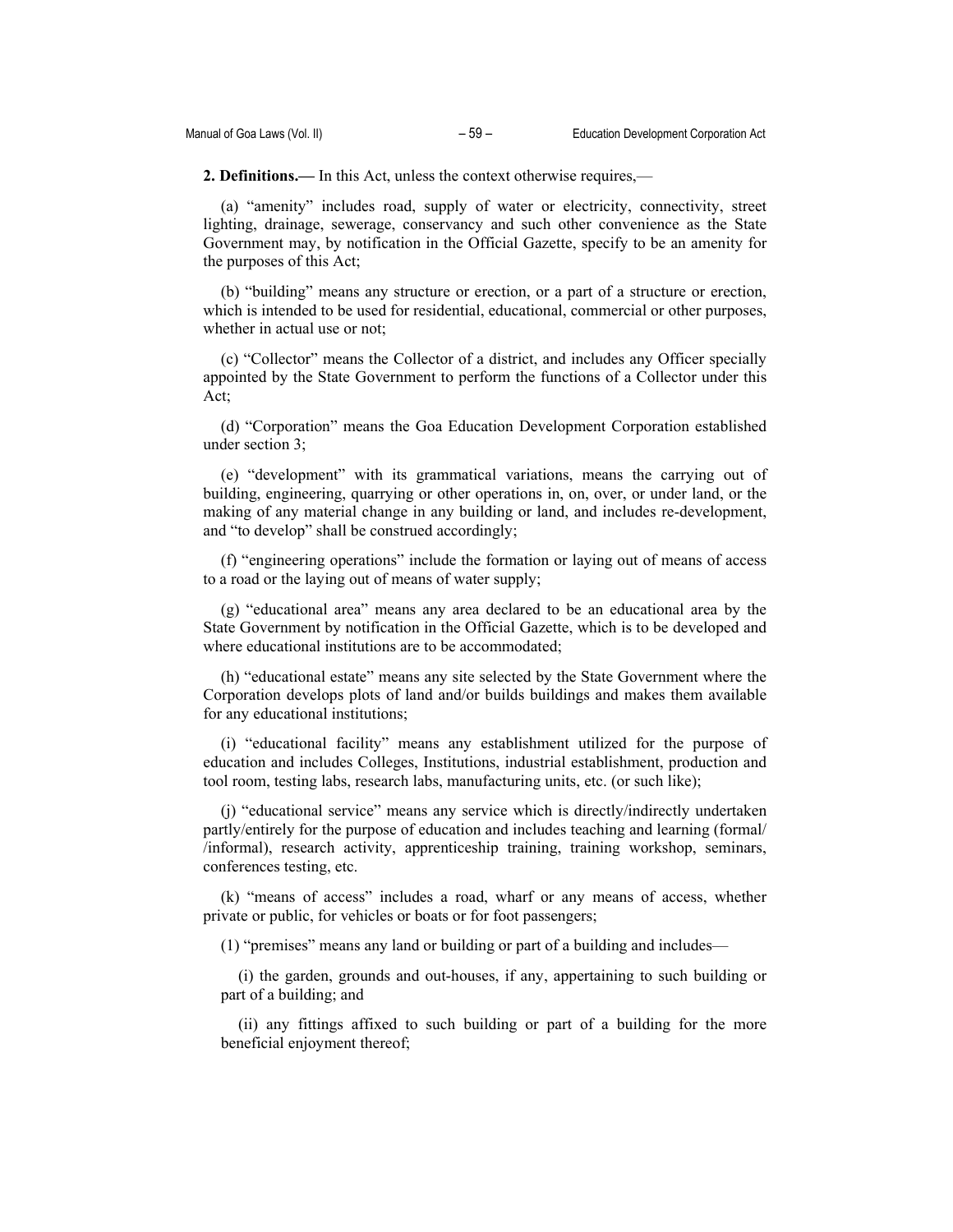(m) "prescribed" means prescribed by rules made under this Act;

(n) the expression "land" and the expression "person interested" shall have the meanings respectively assigned to them in section 3 of the Land Acquisition Act, 1894 (1 of 1894);

(o) "State Government" means the Government of Goa.

## CHAPTER II

### **Establishment and Constitution of the Corporation**

**3. Establishment and incorporation.—** (1) For the purpose of securing and assisting in the rapid and orderly establishment and organisation of educational institutions in the educational areas and educational estates in Goa, there shall be established by the State Government by notification in the Official Gazette a Corporation by the name of the Goa Education Development Corporation.

(2) The said Corporation shall be a body corporate with perpetual succession and a common seal, and may sue and be sued in its corporate name, and shall be competent to acquire, hold and dispose of property, both movable and immovable, and to contract, and do all things necessary for the purposes of this Act.

**4. Constitution.** (1) The Corporation shall consist of the following <sup>1</sup>[Seven] directors, that is to say:—

(a) Secretary to the Government of Goa (in the Department of Higher Education or Education);

(b) Director (Technical Education or Higher Education or Education);

(c)  $\textsuperscript{2}$  [Two educationist] to be nominated by the State Government;

(d)  ${}^{3}$ [Two persons] having shown capacity in developing and building of institutions of excellence in the field of education, to be nominated by the State Government;

(e) The Managing Director of the Corporation, who shall be the Chief Executive Officer of the Corporation and shall also be the ex officio Secretary to the Corporation;

(2) The State Government shall appoint one of the directors of the Corporation to be the Chairman of the Corporation.

**5. Disqualification for being director.—** A person shall be disqualified for being nominated as a director of the Corporation, if he—

(a) is an employee of the Corporation, not being the Managing Director, or

 $\overline{a}$ 

Substituted by the Goa Education Development Corporation Act, 2004 (Act No. 11 of 2004).

 $^2$  Substituted by the Goa Education Development Corporation Act, 2004 (Act No. 11 of 2004).

 $3$  Substituted by the Goa Education Development Corporation Act, 2004 (Act No. 11 of 2004).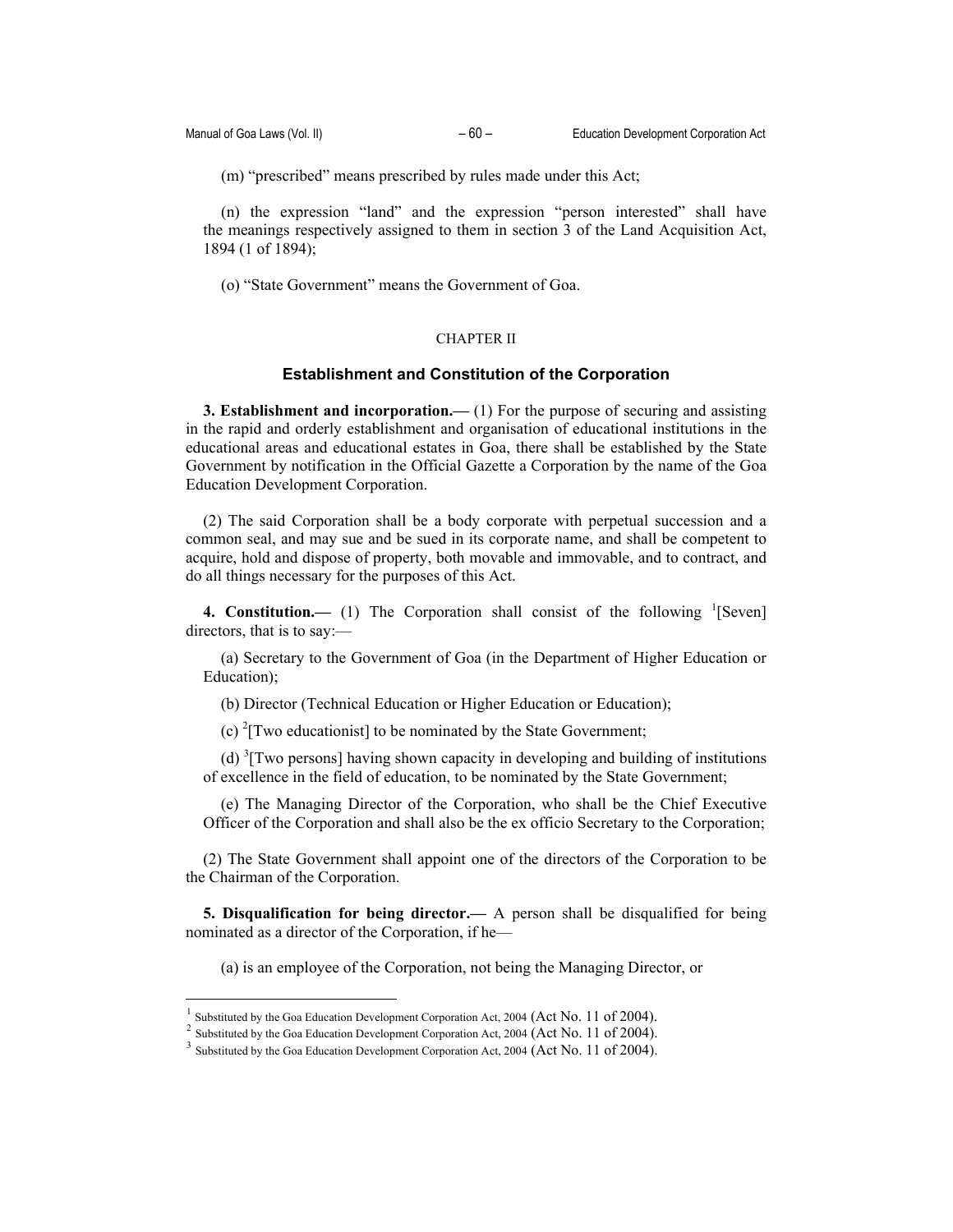(b) is of unsound mind, and stands so declared, by a competent court, or

(c) is an undischarged insolvent, or

(d) is convicted of an offence involving moral turpitude within a period of five years immediately before his being nominated as a director.

**6. Terms of Office and conditions of service of director.—** (1) The Chairman and directors of the Corporation nominated under clauses (c) and (d) of section 4, shall hold office for a period of three years from the date of their nomination unless their term of office is terminated earlier by the State Government.

(2) The directors of the Corporation nominated under clauses (c) and (d) of section 4 shall be entitled to draw such honorarium or compensatory allowance for the purpose of meeting the personal expenditure for attending the meeting of the Corporation or of any Committee thereof or when appointed in connection with the work undertaken by or for the Corporation, as may be prescribed.

(3) It is hereby declared that the office of director or Chairman of the Corporation, in so far as it is an office of profit under the Government of India, or the Government of any State, or the Government of any Union territory, shall not disqualify the holder for being chosen as, and for being a member of the Legislative Assembly of Goa.

**7. Meetings of Corporation.—** (1) The Corporation shall meet at such times and places, and shall, subject to the provisions of sub-section (2), observe such rules of procedure in regard to the transaction of its business as may be provided by regulations made under this Act.

(2) A director who is directly or indirectly concerned or interested in any contract, loan, arrangement or proposal entered into or proposed to be entered into by or on behalf of the Corporation, shall, at the earliest possible opportunity, disclose the nature of his interest to the Corporation, and shall not be present for any meeting of the Corporation when any such contract, loan, arrangement or proposal is discussed.

**8. Cessation of being director.—** (1) If a director—

(a) becomes, subject to any of the disqualifications mentioned in section 5, or

(b) tenders his resignation in writing to, and such resignation is accepted by, the State Government, or

(c) is absent without the Corporation's permission from three consecutive meetings of the Corporation, or from all meetings of the Corporation, for three consecutive months, or

(d) is convicted of an offence involving moral turpitude, he shall cease to be a director of the Corporation.

(2) The State Government may, by order, suspend from office for such period as it thinks fit, or remove from office any director of the Corporation, who in its opinion—

(a) has refused to act, or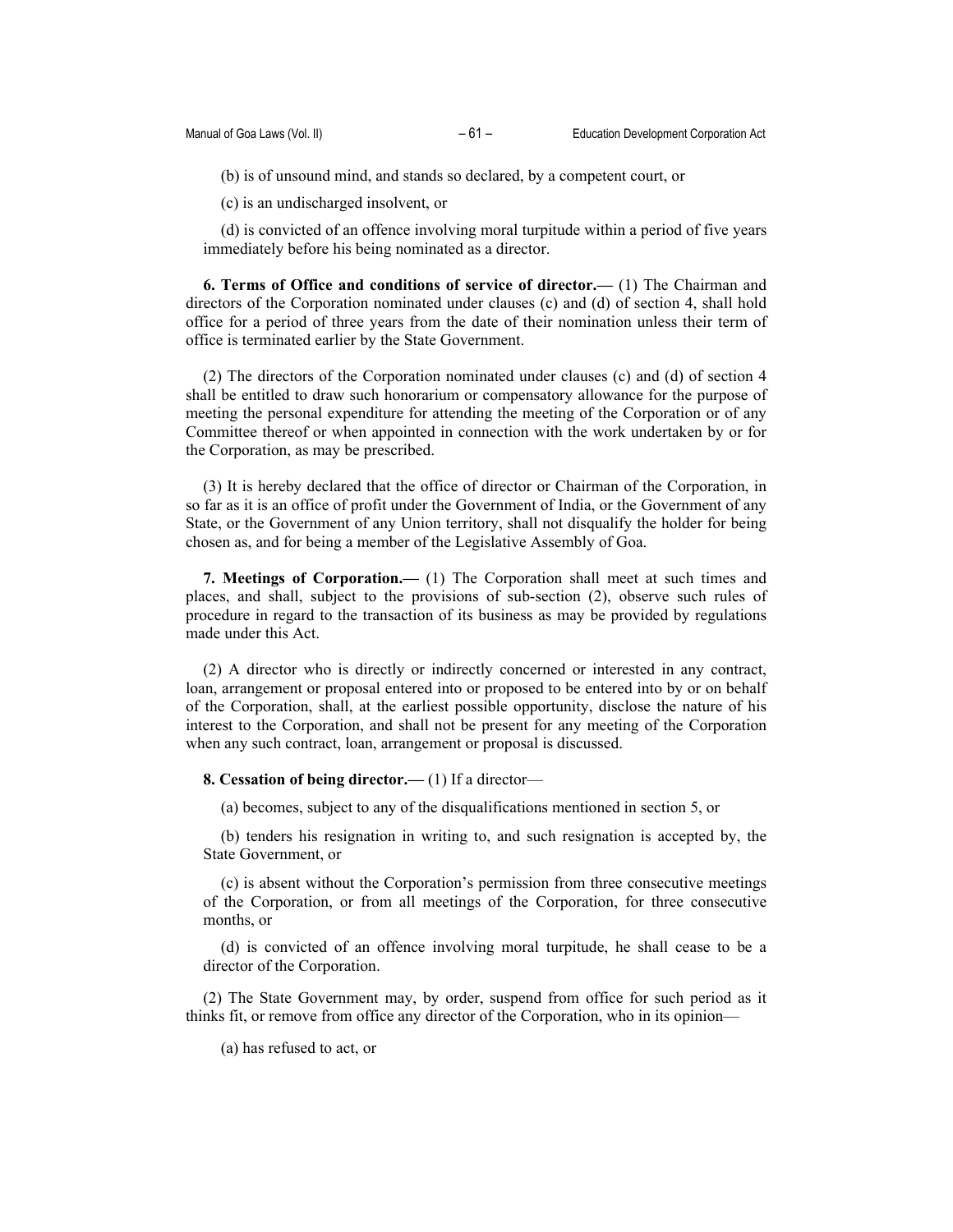(b) has become incapable of acting, or

(c) has so abused his position as director as to render his continuance on the Corporation detrimental to the interest thereof or of the general public, or

(d) is otherwise unfit to continue as director:

Provided that, a director shall not be suspended or removed from office unless he has been given a reasonable opportunity to show cause against the order.

**9. Vacancies how to be filled.—** Any vacancy of a director of the Corporation shall be filled as early as practicable, in like manner as if the appointment was being made originally:

Provided that, during any such vacancy the continuing directors may act as if no vacancy had occurred.

**10. Temporary absence of directors.—** (1) If the Chairman or any other director of the Corporation is by reason of illness or otherwise rendered temporarily incapable of carrying out his duties or is granted leave of absence by the State Government, or is otherwise unable to attend to his duties in circumstances not involving the cessation of his directorship, the State Government may appoint another person to act for him and carry out his duties and functions by or under this Act. Such person shall vacate office on the date when the director for whom he is acting resumes his duties.

(2) In the absence of the Chairman, the directors present shall choose the Presiding Officer to preside over the meetings of the Corporation.

**11. Proceeding presumed to be good and valid.—** No disqualification of, or defect in the appointment of any person acting as the Chairman or a director of the Corporation, shall vitiate any -A or proceeding of the Corporation, if such act proceeding is otherwise in accordance with the provisions of this Act.

**12. Officers and servants of the Corporation.—** (1) The State Government shall appoint a Managing Director and a Chief Accounts Officer of the Corporation.

(2) The Corporation may appoint such other Officers and servants, subordinate to the officers mentioned in sub-section (1), as it considers necessary for the efficient performance of its duties and functions.

(3) The conditions of appointment and service of the officers and servants of the Corporation and their scales of pay shall—

(a) as regards the Managing Director and the Chief Accounts Officer, be such as may be prescribed, and

(b) as regards the other officers and servants, be such as may be determined by regulations made under this Act.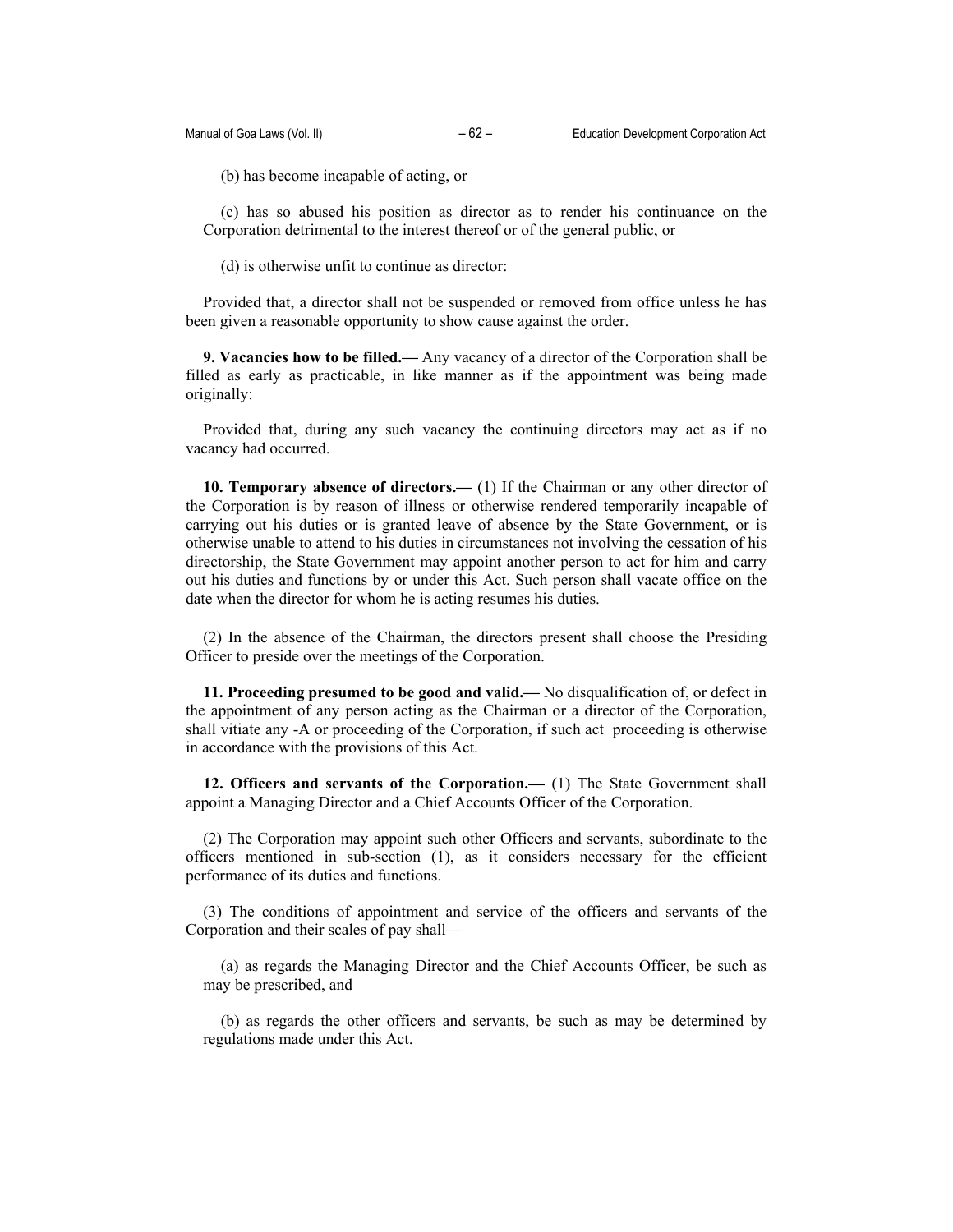### CHAPTER III

### **Functions and Powers of the Corporation**

**13. Functions.—** The functions of the Corporation shall be—

(i) Generally to promote and assist in the rapid and orderly establishment, growth and development of educational institutions, services and facilities in the State of Goa, in order to develop competitive, flexible and value-based education system to meet the individual, institutional and socio-cultural developmental needs of the people of Goa.

(ii) In particular, and without prejudice to the generality of clause (i), to—

(a) establish and manage educational estates at places selected by the State Government;

(b) develop educational areas selected by the State Government for the purpose and make them available for educational institutions to establish themselves;

(c) promote schemes for preparation of graduates for the knowledge based economy and society;

(d) develop educational testing services and make them available to educational institutions for selection of candidates;

(e) develop facilities relating to information technology, such as broadband connectivity and wide area networks, and make them available for educational institutions;

 (f) develop learning and training materials, including e-learning software and technology;

(g) promote schemes to increase literacy, in particular that relating to information technology, at all levels;

(h) implement schemes for the benefit of students, such as loans and scholarships, libraries and book banks, publication of books, involvement of parents in education process, to assist them in their pursuit of vocational, higher and/or technical education;

(i) encourage development of research facilities;

(j) hold conferences, workshops, panel discussions, etc. in educational field;

(k) undertake schemes or works, either jointly or on agency basis, with other corporate bodies or institutions, or with the Government, in furtherance of the purposes for which the Corporation is established and all matter connected therewith.

**14. General powers of the Corporation.—** Subject to the provisions of this Act, the Corporation shall have power—

(a) to acquire and hold such property, both movable and immovable, as the Corporation may deem necessary for the performance of any of its activities and to lease, sell, exchange or otherwise transfer any property held by it on such conditions including a condition that any fees charged by the transferee shall be in accordance with such guidelines that may be framed by the corporation in this regard from time to time as may be deemed proper by the Corporation;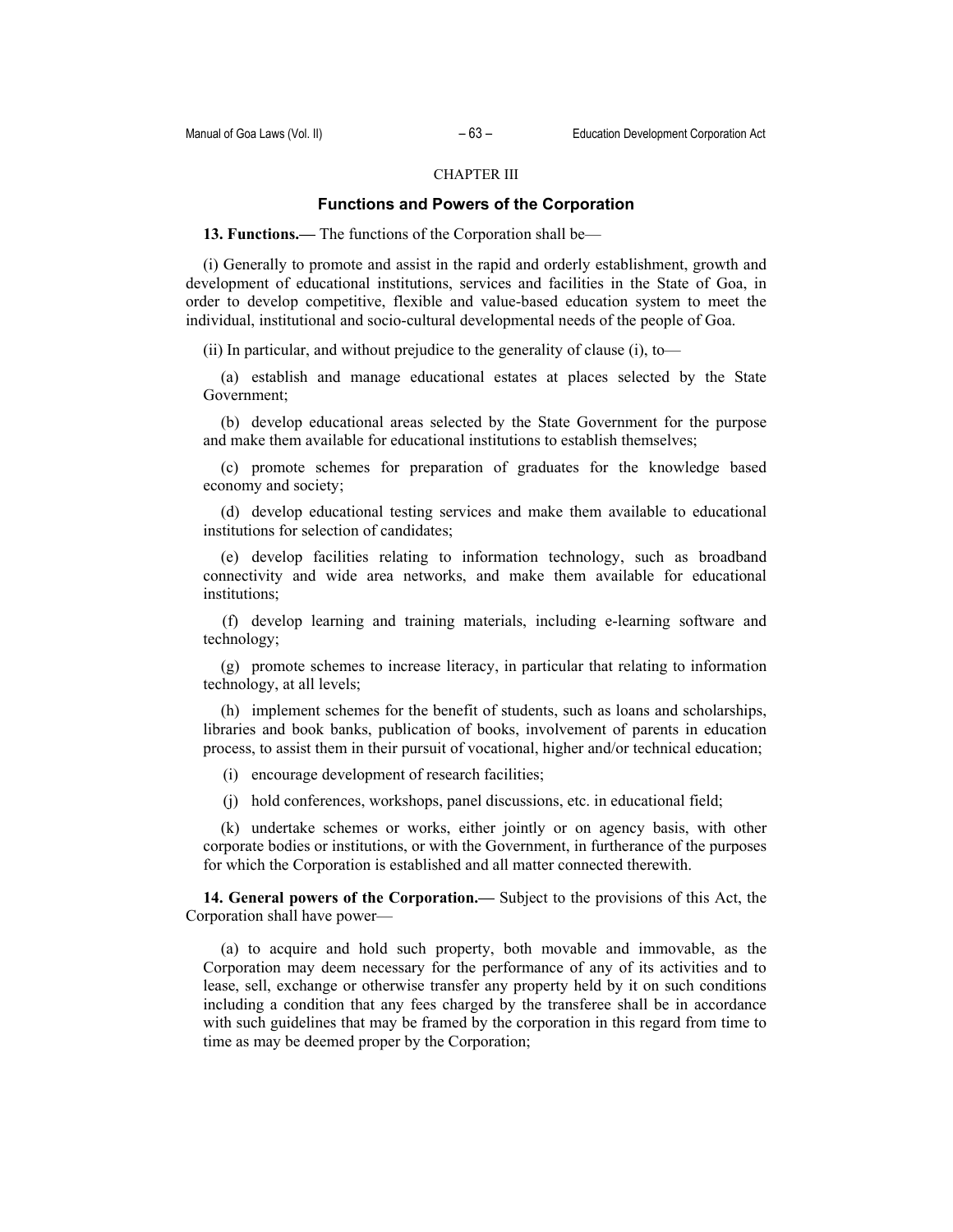(b) to provide or cause to be provided amenities and common facilities in educational estates and educational areas and construct and maintain or cause to be maintained works and buildings thereof;

(c) to make available buildings on hire or sale to educationists or persons intending to start educational institutions, services or facilities;

(d) to construct buildings for the housing of the employees of educational institutions and service providers;

(e) (i) to allot plots of land or such buildings or parts of buildings, including residential tenements to suitable persons in the educational estates established or developed by the Corporation;

(ii) to modify or rescind such allotments, including the right and power to evict the allottees concerned on breach of any of the terms or conditions of their allotment;

(f) to constitute advisory committee to advise the Corporation;

(g) to engage suitable consultants or persons having special knowledge or skills to assist the Corporation in the performance of its functions;

(h) subject to the previous permission of the State Government, to delegate any of its powers, generally or specially, to any of its committees or Officers, and to permit them to re-delegate specific powers to their subordinates;

(i) to enter into and perform all such contracts as it may consider necessary or expedient for carrying out any of its functions; and

(j) to do such other things and perform such acts as it may think necessary or expedient for the proper conduct of its functions and carrying into effects the purposes of this Act.

**15. Authentication of orders and documents of Corporation.—** All permissions, orders, decisions, notices and other documents of the Corporation shall be authenticated by the signature of officer authorised by the Corporation in this behalf.

**16. Directions by the State Government.—** The State Government may issue to the Corporation such general or special directions as to policy as it may think necessary or expedient for the purpose of carrying out the purposes of this Act, and the Corporation shall be bound to follow and act upon such directions.

### CHAPTER IV

### **Finance, Accounts and Audit**

**17. Application of Corporation's assets.—** All property, funds and other assets vesting in the Corporation shall be held and applied by it, subject to the provisions and for the purposes of this Act.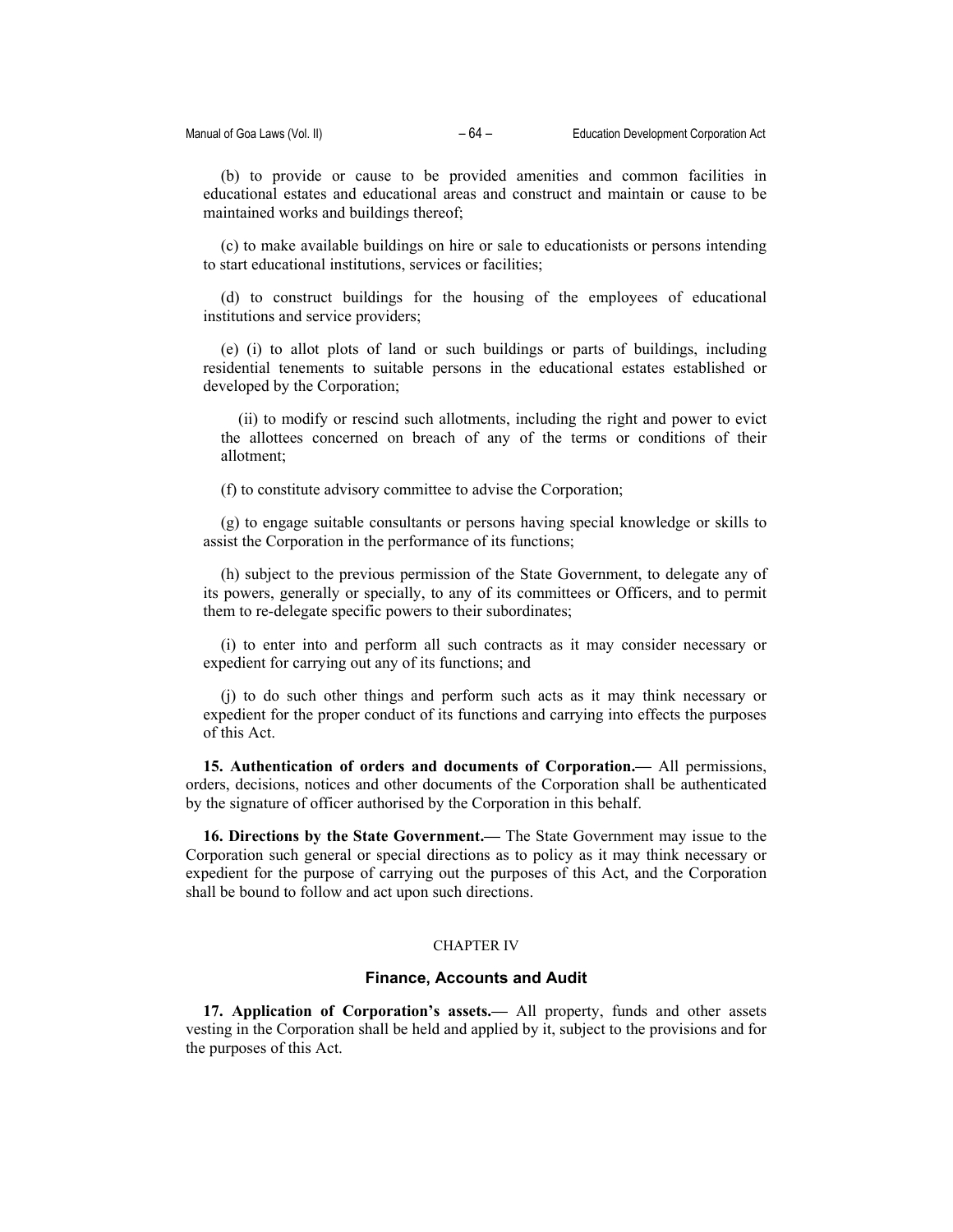**18. Corporation's fund.—** (1) The Corporation shall have and maintain its own fund, to which shall be credited—

(a) all monies received by the Corporation by way of grants, subventions, loans, advances or otherwise;

(b) all fees, costs and charges received by the Corporation under this Act;

(c) all monies received by the Corporation from the disposal of lands, buildings and other properties, movable and immovable, and other transactions;

(d) all monies received by the Corporation by way of rents and profits, or in any other manner or from any other source including the proceeds of any loan authorised by section 20.

(2) The Corporation may keep in current or deposit account with the State Bank of India or any other Bank approved by the State Government in this behalf such sum of money out of its fund as may be prescribed and any money in excess of the said sum shall be invested in such manner as may be approved by the State Government.

(3) Such accounts shall be operated upon by such officers of the Corporation as may be authorized by it by regulations made in this behalf.

**19. Grants, subventions, loans and advances and capital contribution to the Corporation.—** The State Government may, after due appropriation made by the State Legislature by law in this behalf, make such grants, subventions, loans and advances and capital contribution to the Corporation as it may deem necessary for the performance of the functions of the Corporation under this Act, and all grants, subventions, loans and advances and capital contribution made shall be on such terms and conditions as the State Government may, after consulting the Corporation, determine.

**20. Power of the Corporation to borrow.—** The Corporation may, subject to such conditions as may be prescribed in this behalf, borrow money in the open market or otherwise with a view to providing itself with adequate resources.

**21. Deposits.—** The Corporation may accept deposits on such conditions as it deems fit from persons, authorities or institutions to whom allotment or sale of land, buildings or sheds is made or is likely to be made in furtherance of the objects of this Act.

**22. Reserve and other funds.—** (1) The Corporation shall make provision for such reserve and other specially denominated funds as the State Government may, from time to time, direct.

(2) The management of the funds referred to in sub-section (1), the sums to be transferred from time to time to the credit thereof and the application of money comprised therein, shall be determined by the Corporation.

(3) None of the funds referred to in sub-section (1) shall be utilized for any purpose other than that for which it was constituted, without the previous approval of the State Government.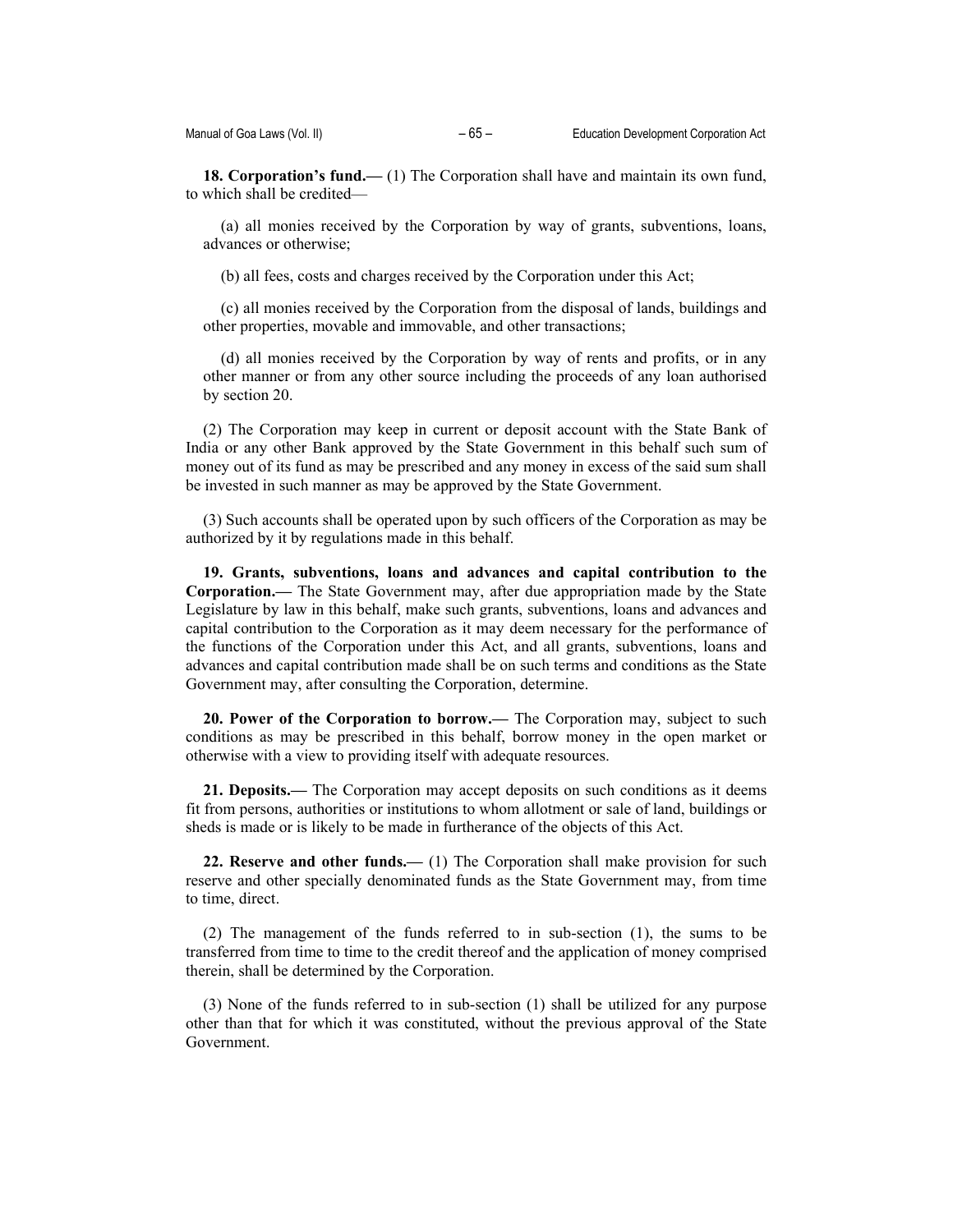**23. Expenditure from funds.—** (1) The Corporation shall have the authority to spend such sums as it thinks fit for the purposes authorized under this Act from out of the general fund of the Corporation referred to in section 18 or from the reserve and other funds referred to in section 22, as the case may be.

(2) Without prejudice to the generality of the power conferred by sub-section (1), the Corporation may contribute such sums as it thinks fit towards expenditure incurred or to be incurred in the performance of any of the statutory functions of the Corporation, including expenditure incurred in the acquisition of land.

**24. Budget and programme of work.—** (1) The Corporation shall, by such date in each year as may be prescribed, prepare and submit to the State Government for approval an annual financial statement and the programme of work for the succeeding financial year.

(2) The annual financial statement shall show the estimated receipts and expenditure during the succeeding financial year in such form and detail as may be prescribed.

(3) The Corporation shall be competent to make variations in the programme of work in the course of the year provided that all such variations and re-appropriations out of the sanctioned budget are brought to the notice of the State Government by a supplementary financial statement.

(4) A copy each of the annual financial statement and the programme of work and the supplementary financial statement, if any, shall be placed before the Legislative Assembly as soon as may be after their receipt by the State Government.

**25. Accounts and audit.—** (1) The Corporation shall maintain books of account and other books in relation to its business and transactions in such form, and in such manner, as may be prescribed.

(2) The accounts of the Corporation shall be audited by an auditor appointed by the State Government, in the prescribed manner.

(3) As soon as the accounts of the Corporation are audited, the Corporation shall send a copy thereof with a copy of the report of the auditor thereon to the State Government.

(4) The State Government shall cause the accounts of the Corporation together with the audit report thereon forwarded to it under sub-section (3) to be laid annually before the Legislative Assembly.

**26. Concurrent and special audit of accounts.—** (1) Notwithstanding anything contained in section 25, the State Government may order that there shall be concurrent audit of the accounts of the Corporation by such persons as it thinks fit. The State Government may also direct a special audit to be made by such person as it thinks fit of the accounts of the Corporation relating to any particular transaction or class or series of transaction or to a particular period.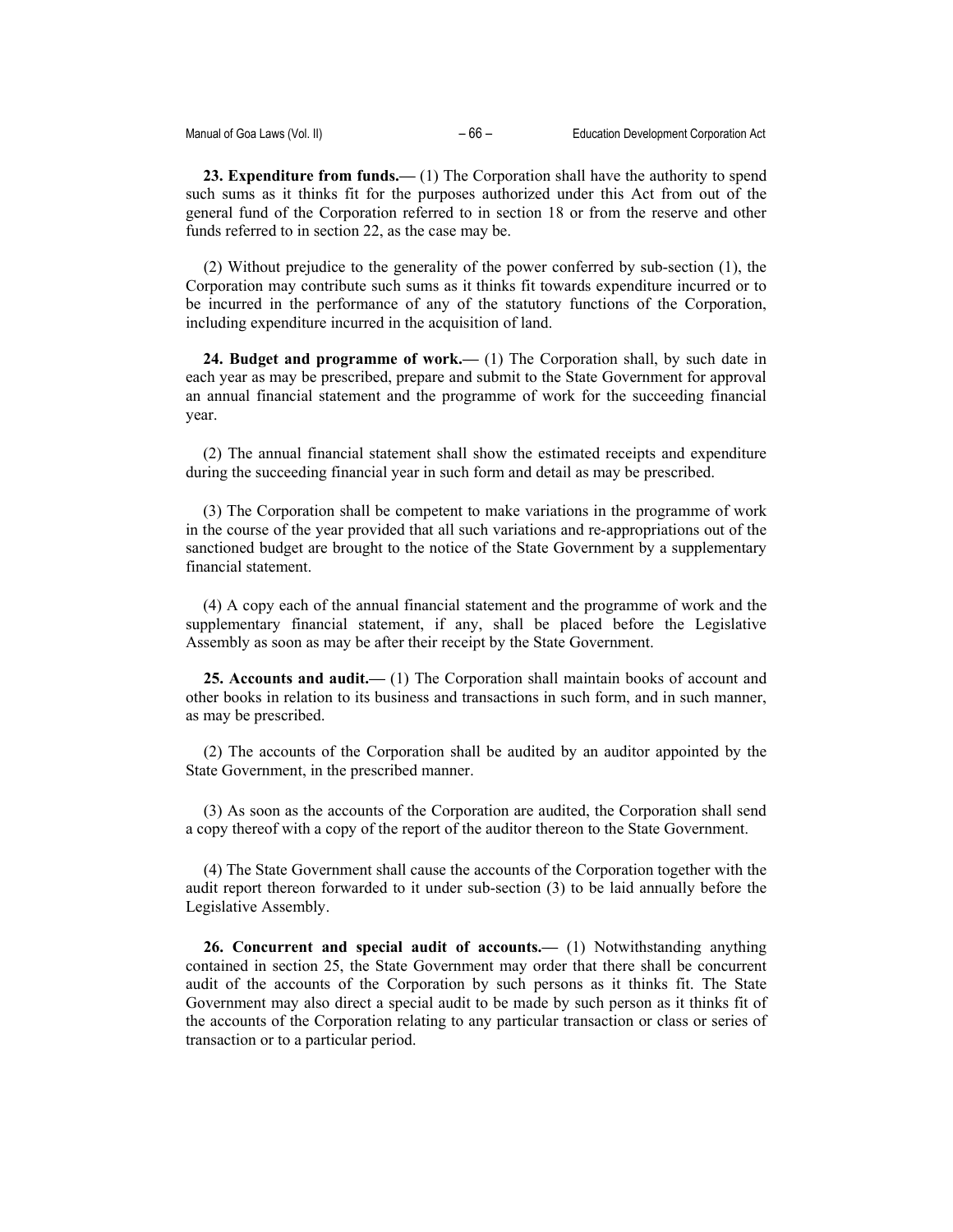(2) When an order is made under sub-section (1), the Corporation shall present or cause to be presented for audit such accounts and shall furnish to the person appointed under sub-section (1) such information as the said person may require for the purpose of audit.

### CHAPTER V

### **Acquisition and Disposal of Land**

**27. Acquisition of land for the Corporation to be a public purpose.—** Any land required by the Corporation for carrying out any of its functions shall be deemed to be needed for a public purpose and may be acquired under the provisions of the Land Acquisition Act, 1894 (1 of 1894) or any other law for the time being in force.

**28. Disposal of land by the Corporation.—** (1) Subject to any directions given by the State Government under this Act, the Corporation may dispose of—

(a) any land acquired by the State Government and transferred to it, without undertaking or carrying out any development thereon; or

(b) any such land after undertaking or carrying out such development as it thinks fit, to such persons in such manner and subject to such terms and conditions, as it considers expedient for securing the purposes of this Act.

(2) The powers of the Corporation with respect to the disposal of land under sub-section (1) shall be so exercised as to secure so far as practicable, that

(a) where the Corporation proposes to dispose of by sale any such land without any development having been undertaken or carried out thereon, the Corporation shall offer the land in the first instance to the person from whom it was acquired, if they desire to purchase it, subject to such requirements as to its development and use as the Corporation may think fit to impose;

(b) persons who are residing or carrying on business or other activities on any such land shall, if they desire to obtain accommodation on land belonging to the Corporation and are willing to comply with any requirements of the Corporation as to its development and use, have an opportunity to obtain thereon accommodation suitable to their reasonable requirements on terms settled with due regard to the price at which any such land has been acquired from them.

(3) Nothing in this Act shall be construed as enabling the Corporation, without the approval of the State Government, to dispose of land by way of gift, mortgage or charge, but subject as aforesaid, any reference in this Act to the disposal of land shall be construed as a reference to the disposal thereof in any manner, whether by way of sale, exchange or lease or by the creation of any easement, right or privilege or otherwise.

**29. Government lands.—** (1) For the furtherance of the objects of this Act, the State Government may, upon such conditions as may be agreed upon between that Government and the Corporation, place at the disposal of the Corporation any lands vested in the Government.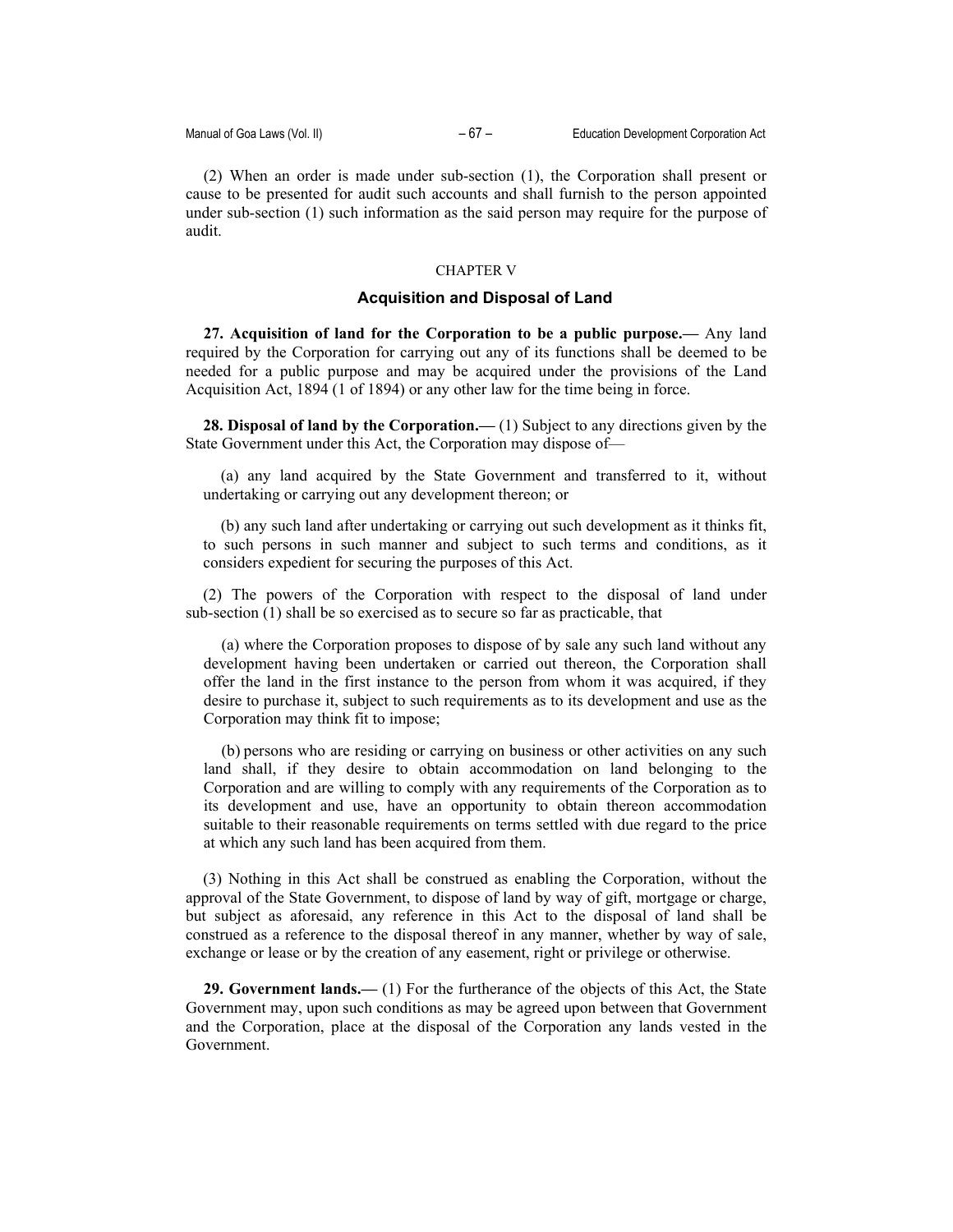(2) After any such land has been developed by, or under the control and supervision of the Corporation, it shall be dealt with by the Corporation in accordance with the regulations made, and directions given by the State Government in this behalf.

(3) If any land placed at the disposal of the Corporation under sub-section (1) is required at any time thereafter by the State Government, the Corporation shall replace it at the disposal of the State Government upon such terms and conditions as may be mutually agreed upon.

### CHAPTER VI

### **Supplementary and Miscellaneous Provisions**

**30. Powers of Corporation in case of certain defaults by owner of land in educational area.—** (1) If the Corporation, after holding a local inquiry, or upon report from any of its officers or other information in its possession, is satisfied that the owner of any land in an educational area has failed to provide any amenity in relation to the land which in the opinion of the Corporation ought to be provided or to carry out any development of the land for which permission has been obtained under this Act, the Corporation may serve upon the owner a notice requiring him to provide the amenity or carry out the development within such time as may be specified in the notice.

(2) If any such amenity is not provided or any such development is not carried out within the time specified in the notice, then the Corporation may itself provide the amenity or carry out the development or have it provided or carried out through such agency as it deems fit:

Provided that, before taking any action under this sub-section, the Corporation shall afford a reasonable opportunity to the owner of the land to show cause as to why such action should not be taken.

(3) All expenses incurred by the Corporation or the agency employed by it in providing the amenity or carrying out the development together with interest, at such rate as the State Government may by order fix, from the date when a demand for the expenses is made until payment, shall be recoverable by the Corporation from the owner.

**31. Order of demolition of building.—** (1) Where the erection of any building in an educational estate or educational area has been commenced, or is being carried on, or has been completed, or any existing building is altered, in contravention of the terms on which such building or the land on which it stands is held or granted by or under this Act, or any rules made thereunder, any officer of the Corporation empowered by it in this behalf may, in addition to any prosecution that may be instituted under this Act, make an order directing that such erection shall be demolished by the owner thereof within such period not exceeding two months as may be specified in the order, and on the failure of the owner to comply with the order, the officer may himself cause the erection to be demolished and the expenses of such demolition shall be recoverable by the Corporation from the owner:

Provided that, no such order shall be made unless the owner has been given a reasonable opportunity to show cause why the order should not be made.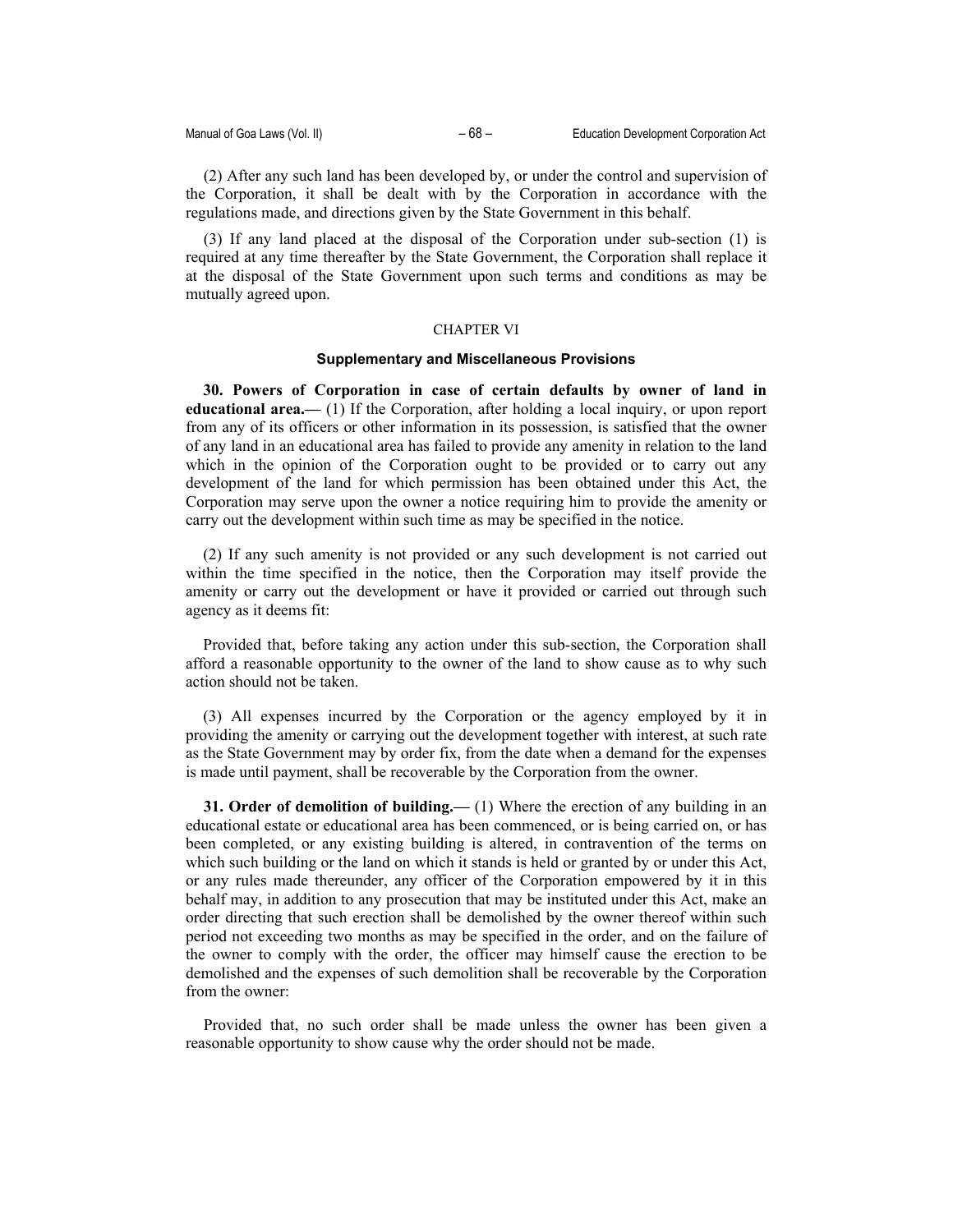(2) Any person aggrieved by an order under sub-section (1) may appeal against that order within thirty days from the date thereof to a Committee of the Corporation set up for the purpose by regulations made in this behalf. Such Committee may, after hearing the parties to the appeal, either allow or dismiss the appeal or reverse or vary the order or any part of it.

(3) The decision of the Committee on the appeal and subject only to such decision, the order made by the officer under sub-section (1) shall be final.

**32. Power to stop building operations.—** (1) Where the erection of any building in an educational estate or educational area has been commenced or is being carried on or has been completed, or any existing building is altered, in contravention of the terms on which such building or the land on which it stands is held or granted under this Act or any rules made thereunder, any officer of the Corporation empowered in this behalf may, in addition to any prosecution that may be instituted under this Act, make an order requiring the building operations in relation to such erection to be discontinued on and from the date of service of the order.

(2) Where such building operations are not discontinued in pursuance of the requisition under sub-section (1), the Corporation or the officer empowered as aforesaid may require any police officer to remove the person by whom the erection of the building has been commenced and all his assistants and workmen from the place of the building within such time as may be specified in the requisition and such police officer shall comply with the requisition accordingly.

(3) After a requisition under sub-section (2) has been complied with, the Corporation or the officer empowered as aforesaid may depute by a written order a police officer or an officer, or employee of the Corporation to watch the place in order to ensure that the erection of the building is not continued.

(4) Any person failing to comply with an order made under sub-section (1) shall, on conviction, be punished with fine, which may extend to two hundred rupees for every day during which such non-compliance continues after the service of the order.

(5) No compensation shall be claimable by any person for any damage or loss, which he may sustain in consequence of any order made under this section.

**33. Penalty for construction or use of land and buildings contrary to terms of holding.—** (1) Any person who, whether at his own instance or at the instance of any other person, undertakes or carries out construction of or alteration to any building in any educational estate or educational area contrary to the terms under which he holds such building or land under this Act or any rules made thereunder shall, on conviction, be punished with fine which may extend to ten thousand rupees, and in the case of a continuing contravention, with a further fine which may extend to five hundred rupees for every day during which such offence continues after conviction for the first commission of the offence.

(2) Any person who uses any land or building in an educational estate or educational area contrary to the terms under which he holds such land or building under this Act or any rules made thereunder or in contravention of the provisions of any regulations made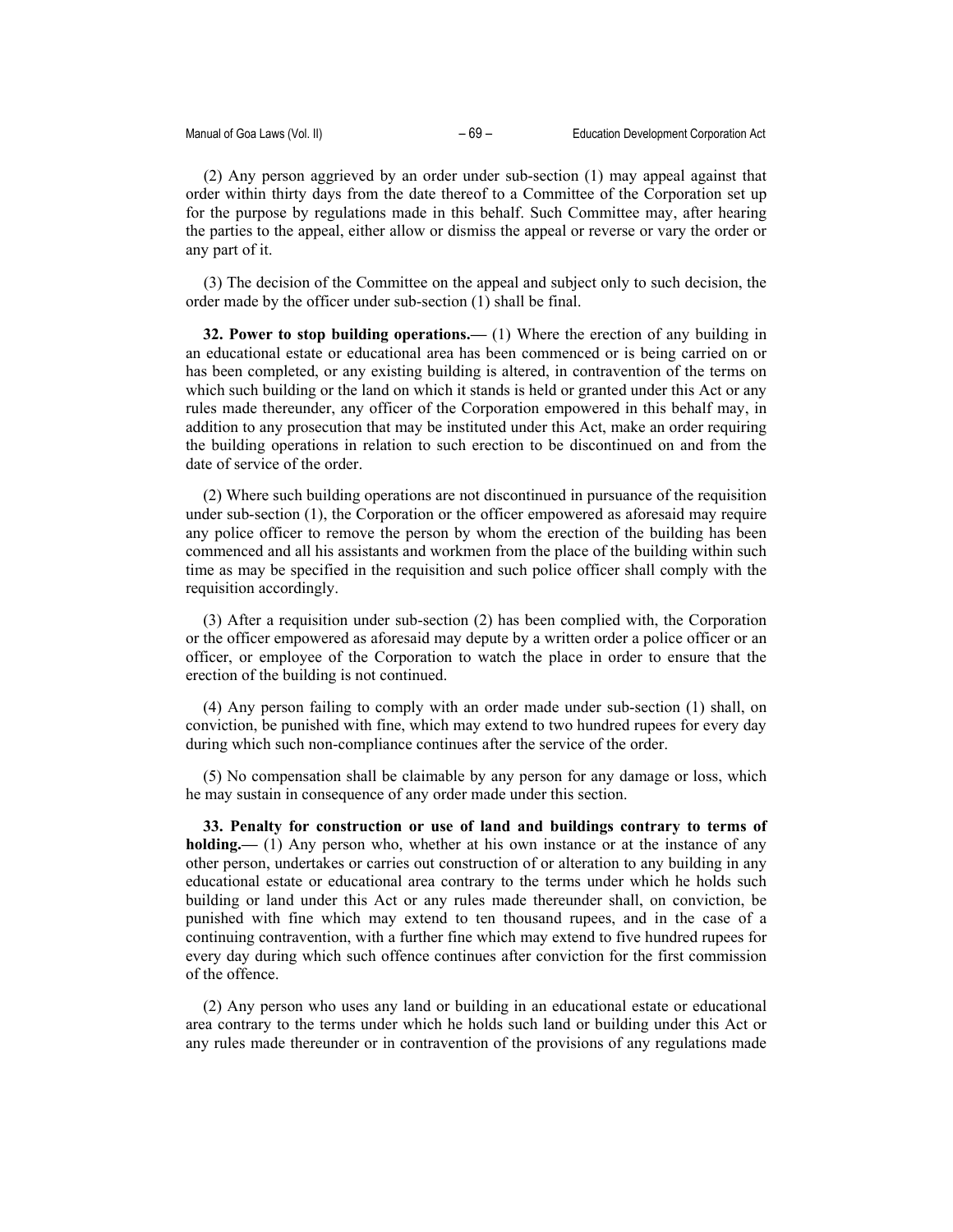in this behalf shall, on conviction, be punished with fine which may extend to five thousand rupees.

**34. Power to lay pipe lines, etc.—** (1) Within any area taken up for development under sub-clause (b) of clause (ii) of section 13, the Corporation, or any person empowered in this behalf by the State Government by notification in the Official Gazette (hereinafter in this section referred to as "the authorized person"), may for the purposes of (a) carrying gas, water or electricity from a source of supply to the said area or (b) constructing any sewers or drains through, any intervening area, lay down, place, maintain, alter, remove or repair any pipes, pipe lines, conduits, supply or service lines, posts or other appliances or apparatus in, on, under, over, along or across any land in such areas.

(2) The Corporation or the authorized person may at any time enter upon any land in any such area and in such event the provisions of section 35 shall, *mutatis mutandis*, apply.

(3) While exercising the power conferred by sub-section (1), the Corporation or the authorized person shall cause as little damage as possible to property. Full compensation to all persons interested for any damage sustained by them in consequence of the exercise of such power as aforesaid shall be paid, as the case may be, by the Corporation or, in the case of the authorized person, by the State Government.

(4) Nothing herein shall authorise or empower the Corporation or the authorized person to lay down or place any pipe or other works into, through or against any building or in any land not dedicated to public use without the consent of the owners and occupiers thereof, except that the Corporation or such person may at any time enter upon and lay or place any new pipe in the place of an existing pipe in any land wherein any pipe has been already lawfully laid down or placed in pursuance of this Act, and may repair or alter any pipe so laid down:

Provided that, nothing in the aforesaid provision shall be construed to mean that the Corporation or other person is forbidden from having the said land acquired at any time by the State Government in the normal course.

**35. Powers of entry.—** Any officer of the State Government, any director of the Corporation, and any person, either generally or specially authorized by the Corporation in this behalf, may enter into or upon any land or building with or without assistants or workmen for the purpose of—

- (a) making any inspection, survey, measurement, valuation or enquiry or taking levels of such land or building;
- (b) examining works under construction and ascertaining the course of sewers and drains;
- (c) digging or boring into the sub-soil;
- (d) setting out boundaries and intended lines of work;
- (e) marking such levels, boundaries and lines by placing marks and cutting trenches;
- (f) doing any other thing necessary for the efficient administration of this Act: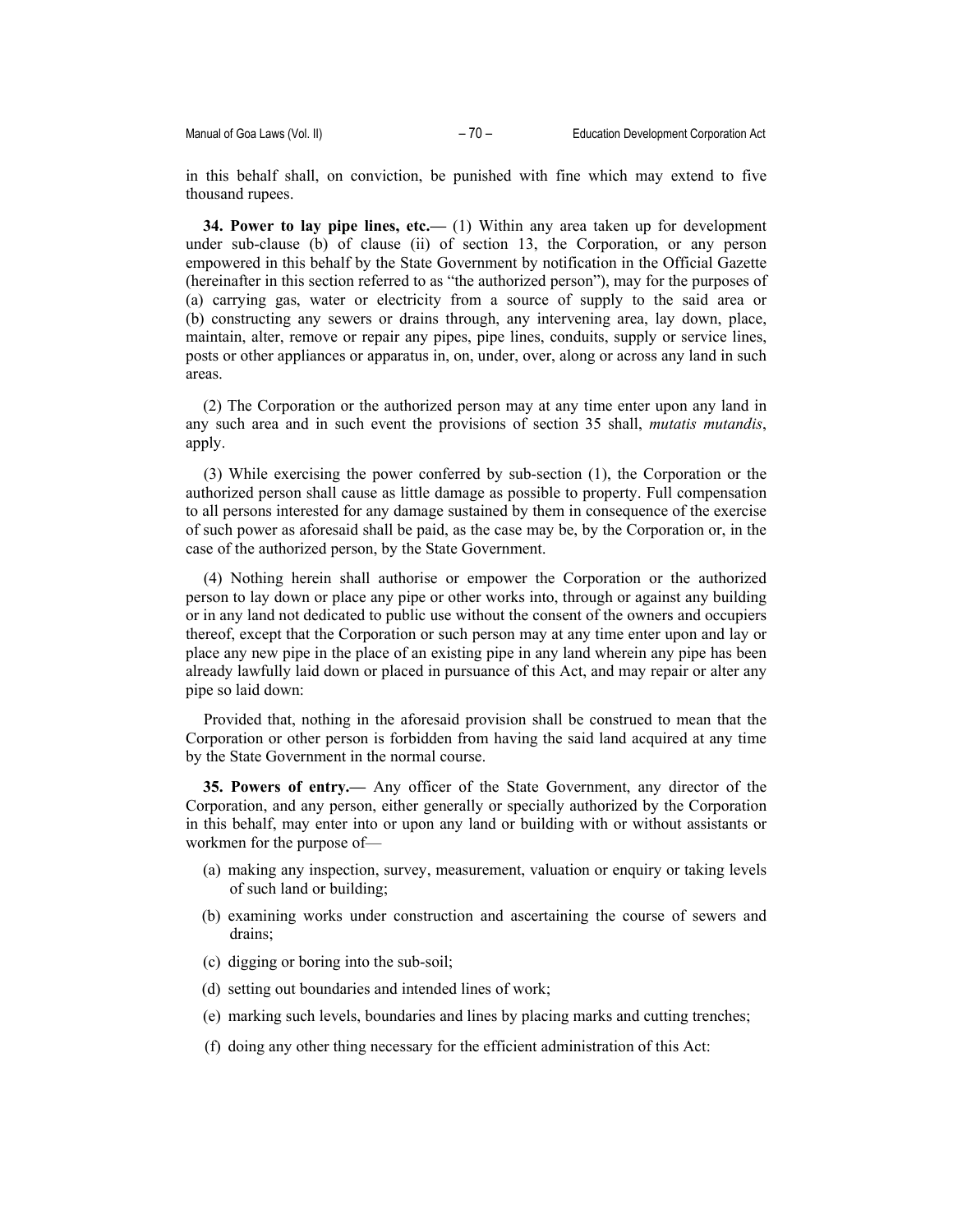Provided that,—

(i) no such entry shall be made except between the hours of sunrise and sunset, and without giving reasonable notice to the occupier, or if there be no occupier, to the owner of the land or building;

(ii) sufficient opportunity shall in every instance be given to enable women (if any) to withdraw from such land or building;

(iii) due regard shall always be had, so far as may be compatible with the exigencies of the purpose for which the entry is made, to the social and religious usages of the occupants of the land or building entered.

**36. Officers of the Corporation may be vested with other powers.—** The State Government may, by notification in the Official Gazette, nominate any officer of the Corporation to be a controller or licensing authority under any law for the time being in force relating to the procurement or distribution of any commodity in respect of the educational institutions established or to be established in the educational estates or educational areas entrusted to or developed by the Corporation and no such nomination shall be called into question merely on the ground that such officer is not an officer of the State Government.

**37. Overriding powers of Government to issue directions to local authorities.—** Notwithstanding anything contained in any other law, or in any licence or permit, if the State Government is satisfied, either on a recommendation made in this behalf by the Corporation or otherwise, that the setting up of an educational institution (whether within an educational area or outside) is impeded by a local authority's refusal to grant, or by such authority's insistence on conditions which the State Government considers unreasonable for the grant of, any amenity, the State Government may direct the local authority to grant the said amenity on such conditions as it may consider fit; and thereupon the amenity shall be granted:

Provided that the charge to be paid for granting or continuing such amenity to the local authority concerned is not less than the cost to the local authority or licensee concerned for providing such amenity:

Provided further that, no such direction shall be issued by the State Government unless the local authority shall have been given a reasonable opportunity to show cause why any such direction should not be made.

**38. Declaration as educational area.—** (1) Notwithstanding anything to the contrary contained in any other law for the time being in force, the State Government may, by notification in the Official Gazette—

(a) declare an educational area which is—

(i) earmarked as educational estate; and

(ii) having adequate facilities in respect of power, roads, water supply, to be notified area;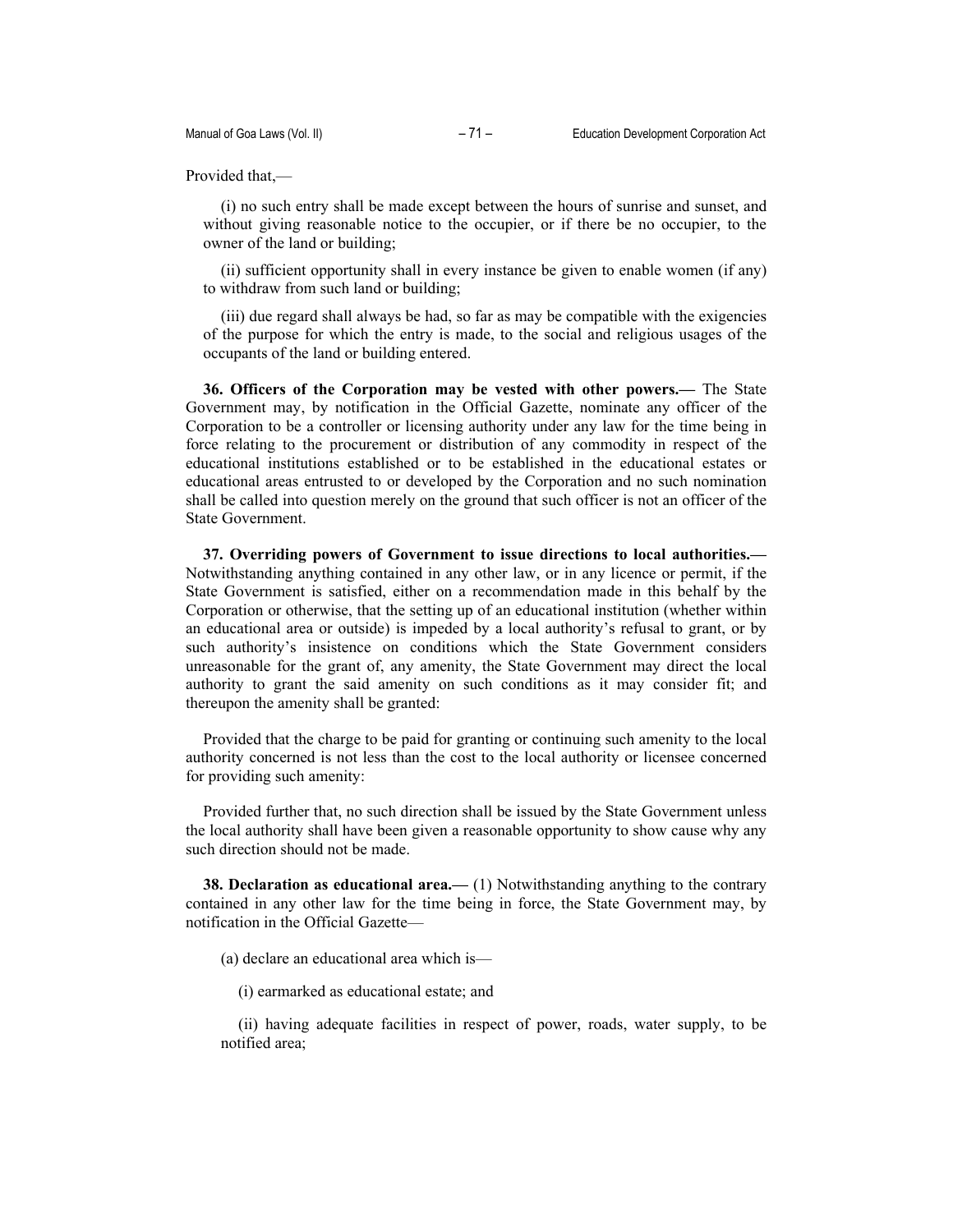(b) appoint the Corporation or any Officer or Committee thereof for the purpose of the assessment and recovery of any taxes when imposed as per the provisions made thereof;

(c) declare that the provisions of any law relating to local authorities providing for control or erection of buildings, levy and collection of taxes, fees and other dues to the local authority which is in force in that area shall cease to apply and thereupon such provisions shall cease to apply thereof:

Provided that the Corporation of the City of Panaji, the Municipalities and the Village Panchayats which were receiving house tax from the occupants in the educational estates under their respective laws, shall be compensated by the Government to the extent of the last financial year's collection of taxes for such period as may be determined by the Government which shall not be less than five years;

(d) make other provision as is necessary for the purpose of the enforcement of the provision so provided to that area.

(2) Before the publication of a notification under sub-section (1), the Government shall cause to be published in the Official Gazette and also in at least one newspaper published in a language other than English and circulating in the area to be specified in the notification, and inviting all persons who entertain any objections to the said proposal to submit the same in writing with reasons therefore to the Government within two months from the date of publication of the proclamation in the Official Gazette.

(3) No such notification under sub-section (1) shall be issued by the Government, unless the objections, if any, so submitted under sub-section (2) are, in its opinion, insufficient or invalid.

**39. Recovery of sums due to the Corporation as arrears of land revenue.—** All sums payable by any person to the Corporation or recoverable by it by or under this Act and all charges or expenses incurred in connection therewith shall, without prejudice to any other mode of recovery, be recoverable as arrears of land revenue on the application of the Corporation.

**40. Service of notices, etc.—** (1) All notices, orders and other documents required by this Act or any rule or regulation made thereunder to be served upon any person shall, save as otherwise provided in this Act or such rule or regulation, be deemed to be duly served—

(a) where the person to be served is a company, if the service is effected in accordance with the provisions of section 51 of the Companies Act, 1956 (1 of 1956);

(b) where the person to be served is a firm, if the document is addressed to the firm at its principal place of business identifying it by the name or style under which its business is carried on, and is either—

(i) sent under a certificate of posting or by registered post, or

(ii) left at the said place of business;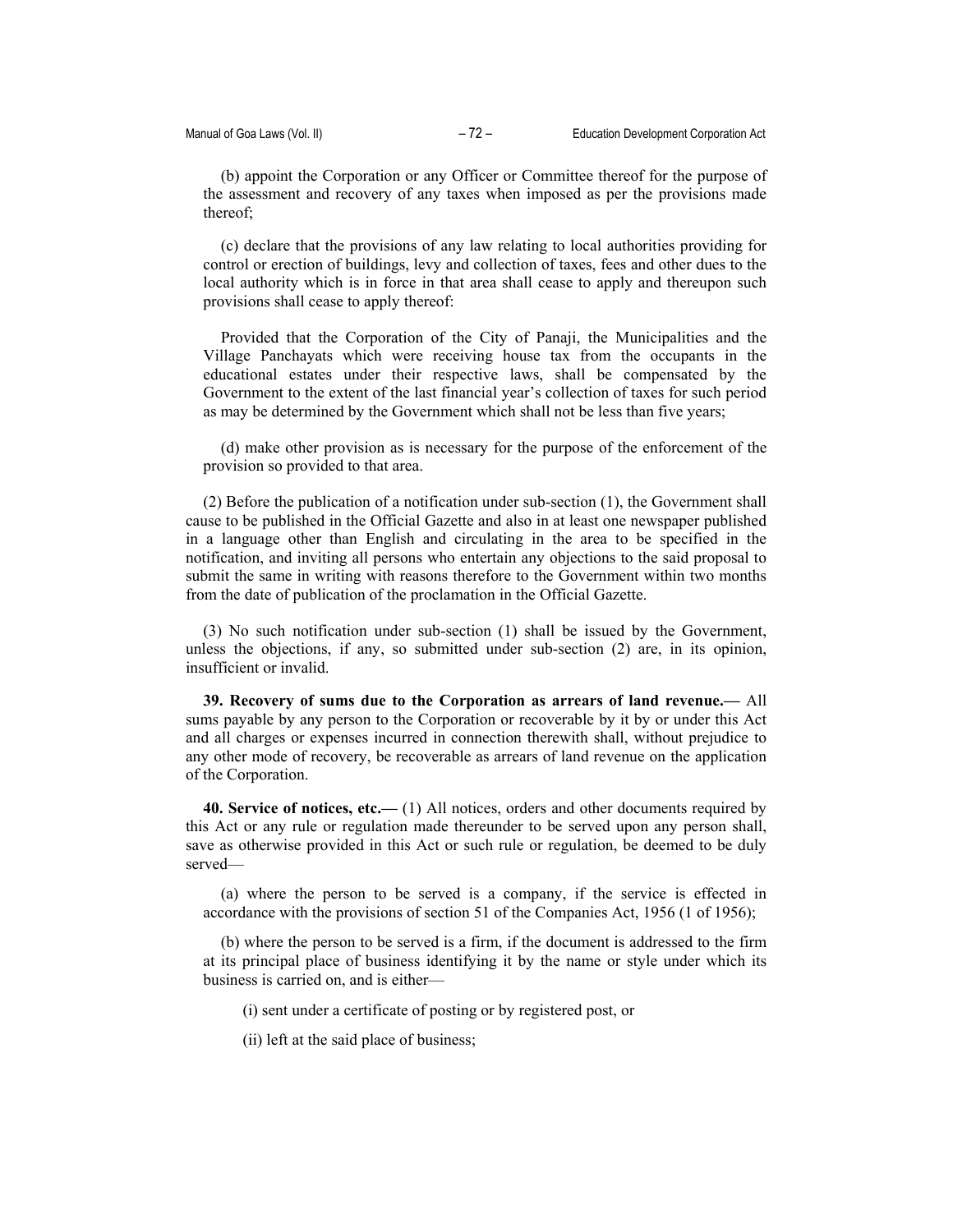(c) where the person to be served is a statutory public body or a corporation or a society or other body, if the document is addressed to the secretary, treasurer or other chief officer of that body, corporation or society at its principal office and is either—

(i) sent under a certificate of posting or by registered post, or

(ii) left at that office;

(d) in any other case, if the document is addressed to the person to be served and—

(i) is given or tendered to him, or

(ii) if such person cannot be found, is affixed on some conspicuous part of his last known place of residence or business or is given or tendered to some adult member of his family or is affixed on some conspicuous part of the land or building to which it relates, or

(iii) is sent under a certificate of posting or by registered post to that person.

(2) Any document which is required or authorized to be served on the owner or occupier of any land or building may be addressed to "the owner" or "the occupier," as the case may be, of that land or building (naming that land or building) without further name or description, and shall be deemed to be duly served—

(a) if the document so addressed is sent or delivered in accordance with clause (d) of sub-section (1); or

(b) if the document so addressed or a copy thereof so addressed, is given or tendered to some person on the land or building or, where there is no person on the land or building to whom it can be delivered, is affixed on some conspicuous part of the land or building.

(3) Where a document is served on a firm in accordance with this section, the document shall be deemed to be served on each partner.

(4) For the purpose of enabling any document to be served on the owner of any property, the occupier (if any) of the property may be required by notice in writing by the State Government or the Corporation, as the case may be, to state the name and address of the owner thereof.

**41. Public notices how to be made known.—** Every public notice given under this Act or any rule or regulation made thereunder shall be in writing over the signature of the officer concerned and shall be widely made known in the locality to be affected thereby affixing copies thereof in conspicuous public places, within the said locality, or by publishing the same by beat of drum or by advertisement in a local newspaper, or by any two or more of these means, and by any other means that the officer may think fit.

**42. Notices, etc. to fix reasonable time.—** Where any notice, order or other document issued or made under this Act or any rule or regulation made thereunder requires anything to be done for the doing of which no time is fixed by this Act or the rule or regulation, the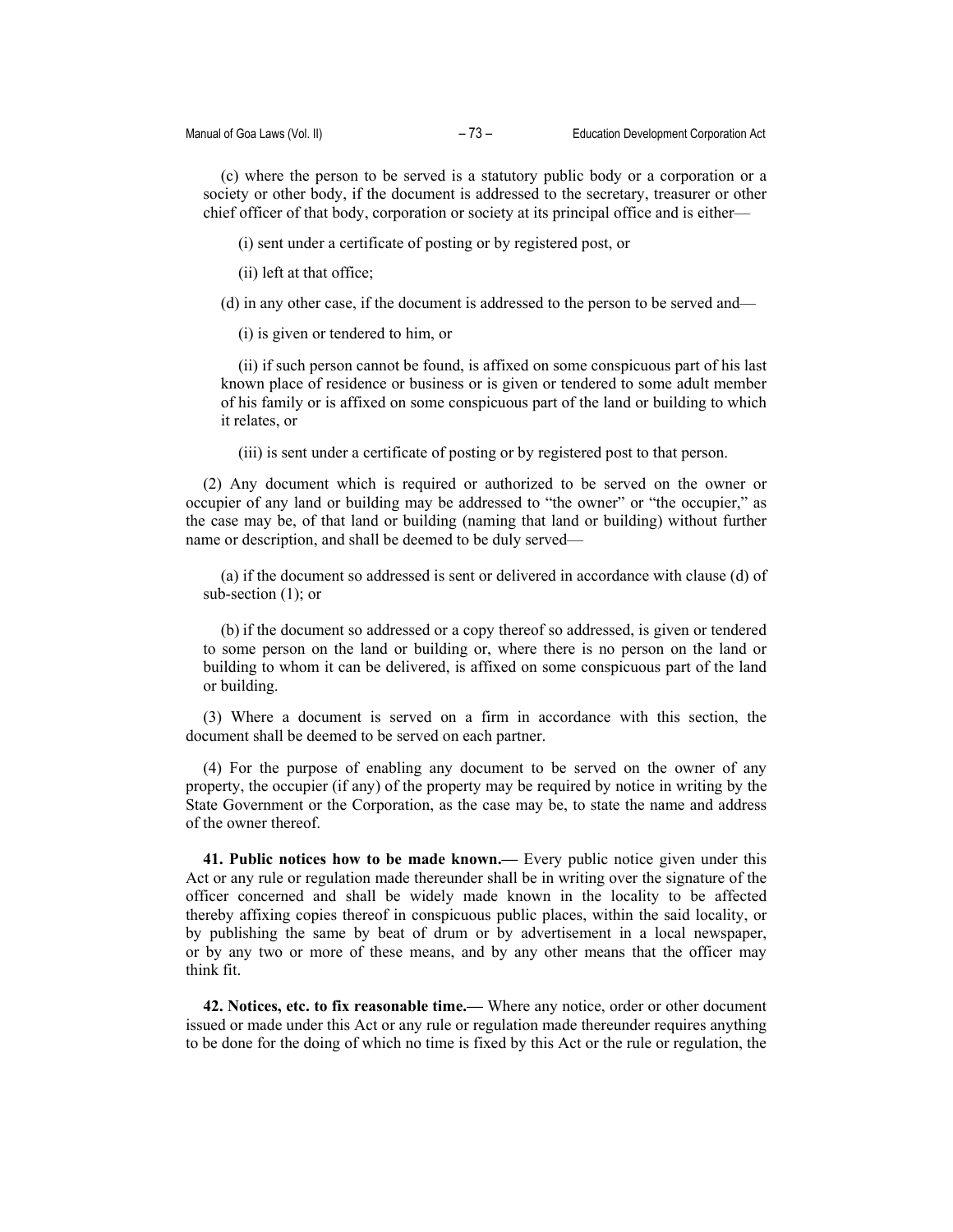notice, order or other document shall specify a reasonable period of time for doing the same or complying therewith.

**43. Furnishing of returns etc.—** (1) The Corporation shall furnish to the State Government such returns, statistics, reports, accounts and other information with respect to its conduct of affairs, properties or activities or in regard to any proposed work or scheme as the State Government may from time to time require.

(2) The Corporation shall, in addition to the audit report referred to in section 25, furnish to the State Government an annual report on its working as soon as may be after the end of each financial year in such form and detail as may be prescribed, and a copy of the annual report shall be placed before the Legislative Assembly as soon as may be after it is received by the State Government.

**44. Withdrawal of area or estate or part thereof.—** Where the State Government is satisfied that in respect of any particular educational estate or educational area, or any part thereof, the purpose for which the Corporation was established under this Act has been substantially achieved so as to render the continued existence of such estate or area or part thereof under the Corporation unnecessary, the State Government may, by notification in the Official Gazette, declare that such educational estate or educational area or part thereof has been removed from the jurisdiction of the Corporation. The State Government may also make such other incidental arrangements for the administration of such estate or area or part thereof as the circumstances necessitate.

**45. Default in performance of duty.—** (1) If the State Government is satisfied that the Corporation has made a default in performing of any duty or obligation imposed or cast on it by or under this Act, the State Government may fix a period for the performance of that duty or obligation and give notice to the Corporation accordingly.

(2) If, in the opinion of the State Government, the Corporation fails or neglects to perform such duty or obligation within the period so fixed for its performance, it shall be lawful for the State Government to supersede and reconstitute the Corporation, as it deems fit.

(3) After the supersession of the Corporation and until it is re-constituted in the manner laid down in Chapter II, the powers, duties and functions of the Corporation under this Act shall be carried on by the State Government or by such officer or officers or body of officers as the State Government may appoint for this purpose from time to time.

(4) All property vested in the Corporation shall, during the period of supersession, vest in the State Government.

**46. Dissolution of Corporation.—** (1) Where the State Government is satisfied that the purposes for which the Corporation was established under this Act have been substantially achieved so as to render the continued existence of the Corporation in the opinion of the State Government unnecessary, the State Government may, by notification in the Official Gazette, declare that the Corporation shall be dissolved with effect from such date as may be specified in the notification, and the Corporation, shall be deemed to be dissolved accordingly.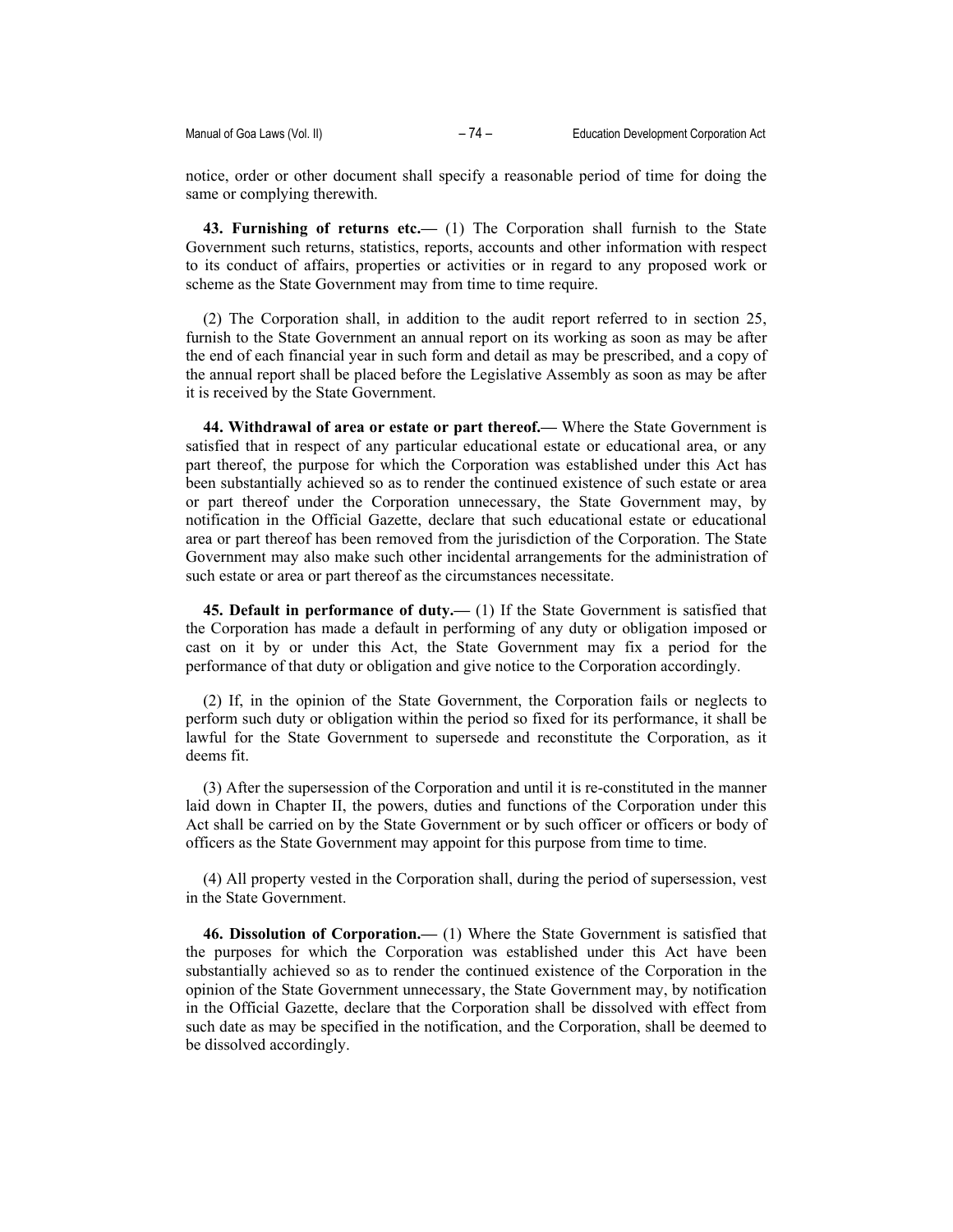(2) From the said date—

(a) all properties, funds and dues which are vested in, or realizable by, the Corporation shall vest in, or be realizable by, the State Government;

(b) all liabilities which are enforceable against the Corporation shall be enforceable against the State Government.

**47. Authority for prosecution.—** Unless otherwise expressly provided, no Court shall take cognizance of any offence relating to property belonging to, or vested by or under this Act in, the Corporation, punishable under this Act, except on the complaint of, or upon information received from the Corporation or some person authorized by the Corporation by general or special order in this behalf.

**48. Composition of offences by Corporation.—** (1) The Corporation or any person authorized by the Corporation by general or special order in this behalf may, either before or after the institution of the proceedings, compound any offence made punishable by or under this Act.

(2) Where an offence has been compounded, the offender, if in custody, shall be discharged and no further proceedings shall be taken against him in respect of the offence compounded.

**49. Offence by companies.—** (1) Where an offence under this Act has been committed by a company, every person who, at the time the offence was committed, was in charge of, or was responsible to the company for the conduct of the business of the company, as well as the company, shall be deemed to be guilty of the offence and shall be liable to be proceeded against and punished accordingly:

Provided that, nothing contained in this sub-section shall render any such person liable to any punishment under this Act if he proves that the offence was committed without his knowledge and that he had exercised all due diligence to prevent the commission of such offence.

(2) Notwithstanding anything contained in sub-section (1), where an offence under this Act has been committed by a company and it is proved that the offence has been committed with the consent or connivance of, or is attributable to any neglect on the part of, any director, manager, secretary or other officer of the company, such director, manager, secretary or other officer shall also be deemed to be guilty of that offence and shall be liable to be proceeded against and punished accordingly.

**Explanation:—** For the purposes of this section—

(a) "company" means a body corporate and includes a firm or other association of individuals; and

(b) "director" in relation to a firm, means a partner in the firm.

**50. Penalty for obstruction.—** (1) Any person who obstructs the entry of a person authorized under section 35 or any person with whom the Corporation has entered into a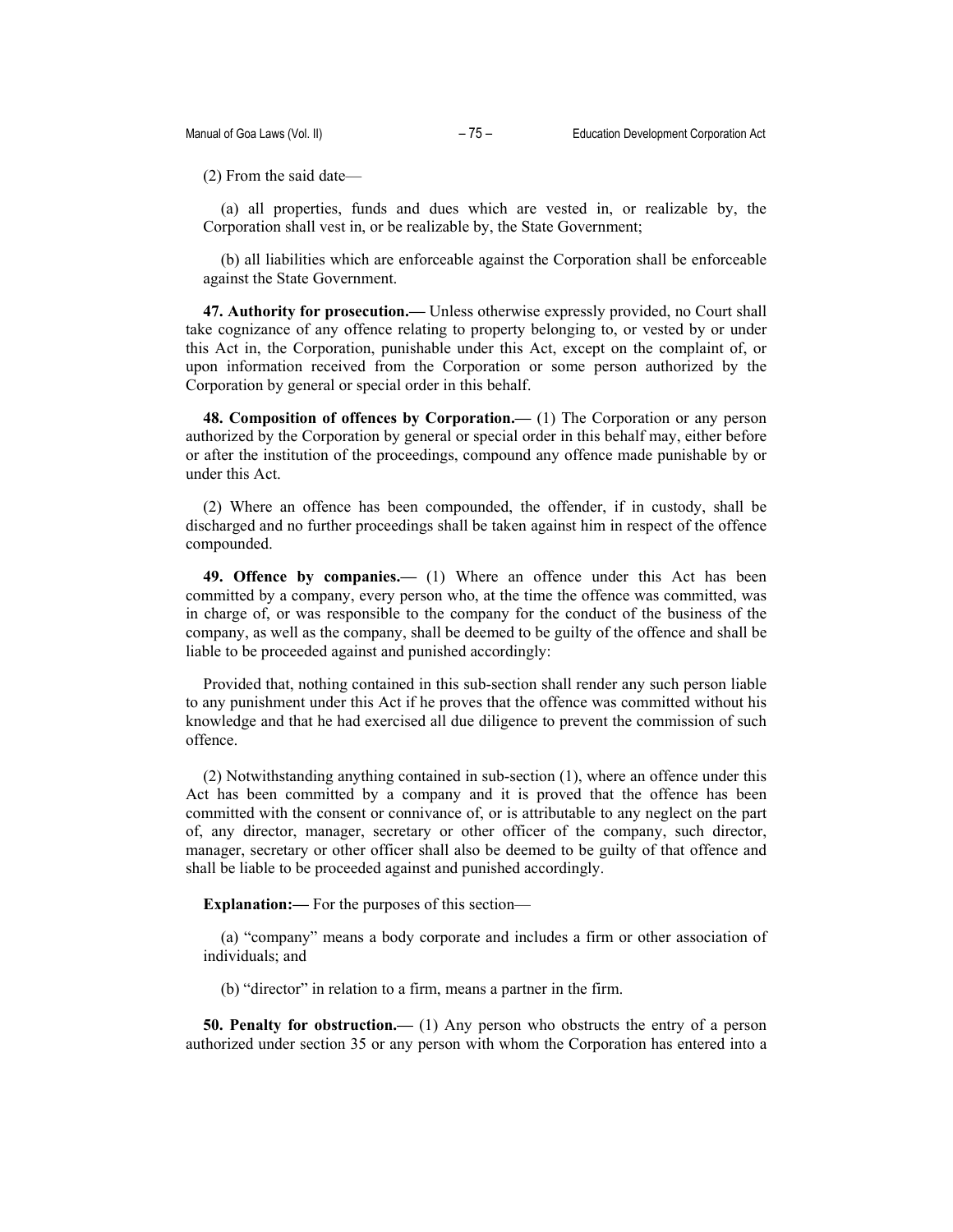contract in the performance and execution by such person, to enter into or upon any land or building or molests such person after such entry or who obstructs the lawful exercise by him of any power conferred by or under this Act shall, on conviction by a competent court, be punished with imprisonment for a term which may extend to six months, or with fine which may extend to one thousand rupees, or with both.

(2) If any person removes any mark set up for the purpose of indicating any level, boundary line, or direction necessary to the execution of works authorized under this Act, he shall, on conviction, be punished with imprisonment for a term which may extend to three months or with fine which may extend to rupees ten thousand or with both.

**51. Power to make rules.—** (1) The State Government, after consultation with the Corporation in regard to matters concerning it, may, by notification in the Official Gazette, make rules to carry out the purposes of this Act:

Provided that, consultation with the Corporation shall not be necessary on the first occasion of the making of rules under this section, but the State Government shall take into consideration any suggestions which the Corporation may make in relation to the amendment of such rules after they are made.

(2) In particular and without prejudice to the generality of the foregoing power, such rules may provide for all or any of the following matters, namely:—

(a) under section 6, the honorarium and compensatory allowance of the directors of the Corporation;

(b) under section 12, the conditions of appointment and service and the scales of pay of the Managing Director and the Chief Accounts Officer of the Corporation;

(c) under section 18, the sums of money to be kept by the Corporation in current and deposit accounts;

(d) under section 20, the conditions subject to which the Corporation may borrow;

(e) under section 24, the date by which the annual financial statement and programme of work shall be submitted by the Corporation to the State Government and the form and manner of preparing such statement;

(f) under section 25, the manner of maintaining accounts;

(g) under section 43, the form of, and the details to be given in, the annual report;

(h) the fees which may be charged by the Corporation;

(i) any other matter which has to be, or may be, prescribed by rules.

(3) All rules made under this section shall be laid for not less than fourteen days before the Legislative Assembly as soon as possible after they are made, and shall be subject to such modifications as the Assembly may make during the session in which they are so laid, or the session immediately following.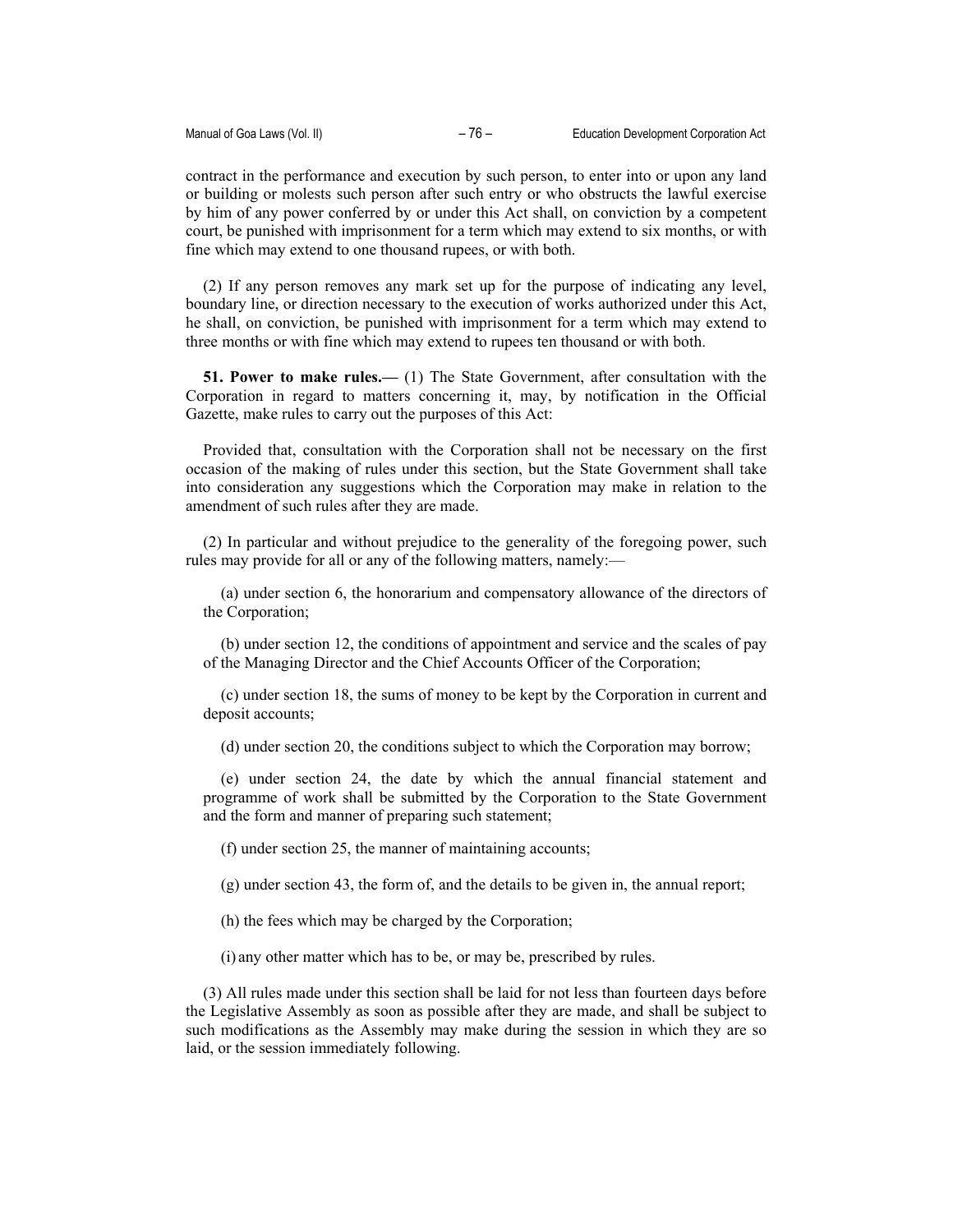**52. Power to make regulations.—** (1) The Corporation may, with the previous approval of the State Government, make regulations consistent with this Act and the rules made thereunder to carry out, the purposes of this Act, and without prejudice to the generality of this power, such regulations may provide for:—

(a) under section 7, the time and place of meetings of the Corporation and the procedure to be followed in regard to the transaction of business at such meetings;

(b) under section 12, the conditions of appointment and service and the scales of pay of officers and servants of the Corporation, other than the Managing Director and the Chief Accounts Officer;

(c) under section 18, the officers of the Corporation who may operate its accounts;

(d) under section 29, the manner in which Government lands shall be dealt with by the Corporation after development;

(e) under section 31, the Committee of the Corporation to hear appeals under that section and the procedure to be followed by it;

(f) under section 33, the additional terms and conditions subject to which lands and buildings in educational estate and educational areas may be held or used;

(g) any other matter which has to be, or may be, provided by regulations.

(2) all regulations made under this section shall be published in the Official Gazette and shall be laid for not less than fourteen days before the Legislative Assembly as soon as possible after they are made, and shall be subject to such modifications as the Legislature may make during the session in which they are so laid, or the session immediately following.

**53. Protection of action taken in good faith.—** No suit, prosecution or other legal proceedings shall lie against any person for anything which is in good faith done or intended to be done under this Act or any rule or regulation made thereunder.

**54. Notice of suit and limitation of suits against the Corporation, Committees, Officers and servants for acts done in pursuance of execution of this Act.—** (1) No suit shall lie against the Corporation or against any Committee constituted under this Act or against any Officer, or servant of the Corporation in respect of any act done in pursuance or the execution or intended execution of this Act, or in respect of any alleged neglect, or default in the execution of this Act.

(a) unless it is commenced within six months after the accrual of the cause of action; and

(b) until the expiration of two months after the notice in writing has been, in the case of the Corporation or its Committee, delivered or left at the Corporation's office and in the case of an Officer or servant of the Corporation, delivered to him or left at his office or place of abode; and all such notices shall state with reasonable particulars the cause of action and the name and place of abode of the intending plaintiff and of his advocate, pleader, or agent, if any, for the purpose of the suit.